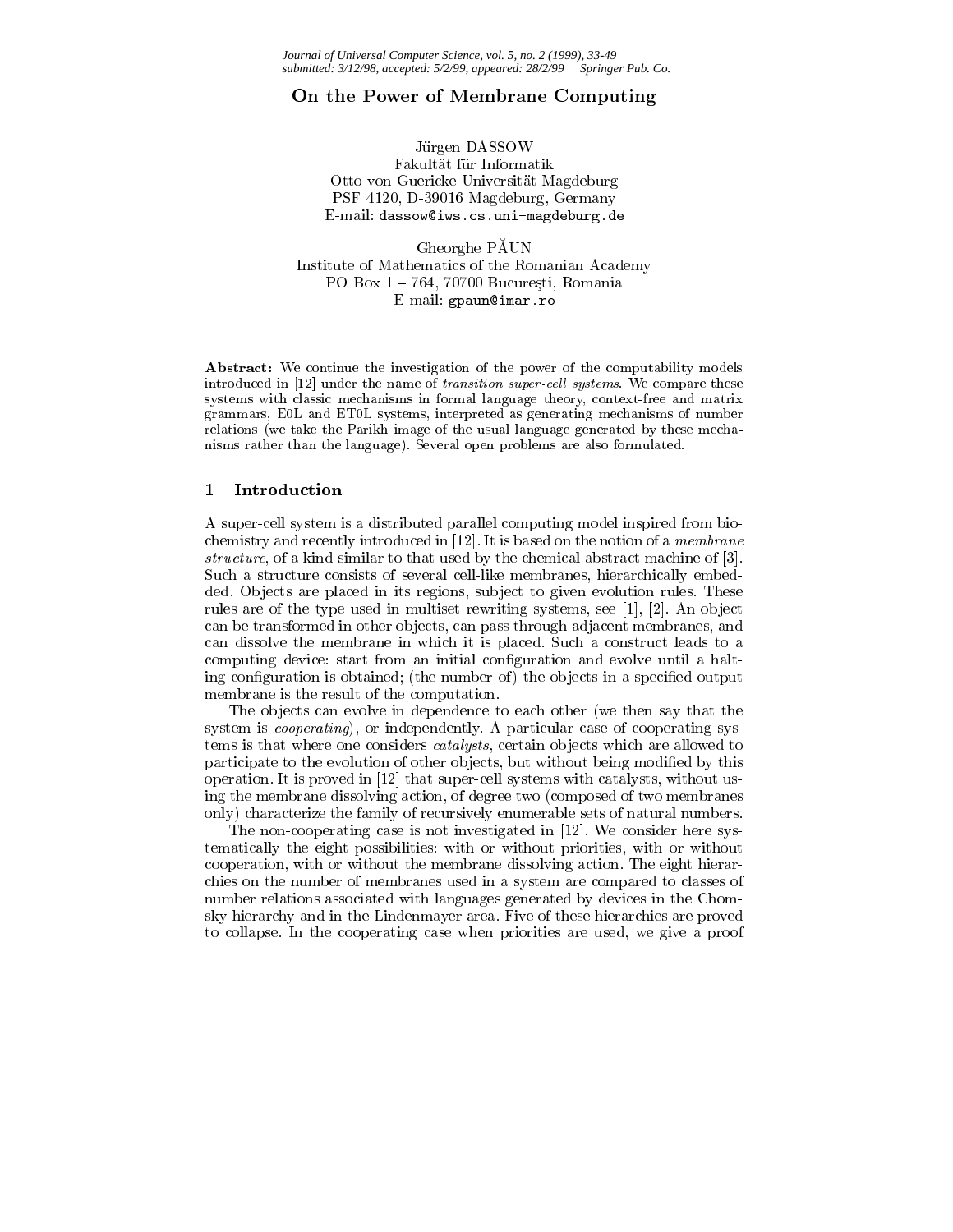of the equivalence with Turing machines shorter than the corresponding proof given in  $[12]$  for the weaker case of systems with catalysts (of course, systems with catalysts are particular cases of cooperating systems). The membrane dissolving action is not used, so in this way we settle the case of two hierarchies. When no priority, no cooperation, and no dissolving action is used, we get exactly the Parikh sets of context-free languages. This is a third hierarchy which we know that collapses. In general, when the dissolving action is not used, the region where an object is placed at any time can be identified by a subscript of its \name", hence again the hierarchy collapses (at level two, because we need an output membrane). This covers two more cases, different from the previously mentioned ones. For the other three hierarchies, this problem remains open. Also the properness of most of the inclusions we prove here remains open.

# 2 Super-cell Systems

We do not give a formal definition of a super-cell system; the reader is referred to [12] for details (and illustrating examples). Rather, we prefer an informal definition. For elements of formal language theory we refer to [16]. Here we only specify some notations.

For an alphabet V, we denote by  $V^*$  the free monoid generated by V under the operation of concatenation; the empty string is denoted by  $\lambda$ . For  $x \in V^*$  and  $a \in V$ , we denote by |x| the length of x and by  $|x|_a$  the number of occurrences the operation of concatenation; the empty string is denoted by  $\lambda$ . For  $x \in V^*$  and  $a \in V$ , we denote by  $|x|$  the length of x and by  $|x|_a$  the number of occurrences of the symbol a in x. If  $L \subset V^*$ , then the length se  $x \in L$ . The set of natural numbers is denoted by N. If  $V = \{a_1, \ldots, a_n\}$ , then the *Parikh mapping* associated with V is  $\Psi_V : V^* \longrightarrow \mathbb{N}^n$  defined by  $\Psi_V(x) = (|x|_{a_1}, \ldots, |x|_{a_n})$  for  $x \in V^*$ . The mapping  $\Psi_V$  is extended in the natural way to languages.  $\Psi_V(L)$  is called the Parikh set of  $L \subseteq V^*$ .

We denote by  $REG, CF, CS, RE$  the basic families in the Chomsky hierarchy: of regular, context-free, context-sensitive, and recursively enumerable languages, respectively. The family of Parikh sets of languages in a family  $F$  is denoted by  $PsF$ , while the family of length sets of languages in a family F is denoted by  $LsF$ .

A multiset over a given set U is a mapping  $M: U \longrightarrow \mathbb{N}$ . The set  $\{a \in$  $U \mid M(a) > 0$  is the *support* of M. The multiset with an empty support is said to be itself empty and denoted by  $\emptyset$ . Multisets of finite support are represented as strings which specify, in any order, the objects in the support and their multiplicities. The empty multiset is represented by the empty string  $\lambda$ .

A membrane structure is a construct consisting of several membranes placed in a unique "skin" membrane; we identify a membrane structure with a string of correctly matching parentheses, placed in a unique pair of matching parentheses. Graphically, a membrane structure is represented by a Venn diagram without intersection and with a unique superset (two sets can be either disjoint or one the subset of the other).

If in the regions delimited by the membranes we place multisets of objects from a specified finite set  $V$ , then we obtain a *super-cell*.

A super-cell system is a super-cell provided with evolution rules of objects and with a designated output membrane.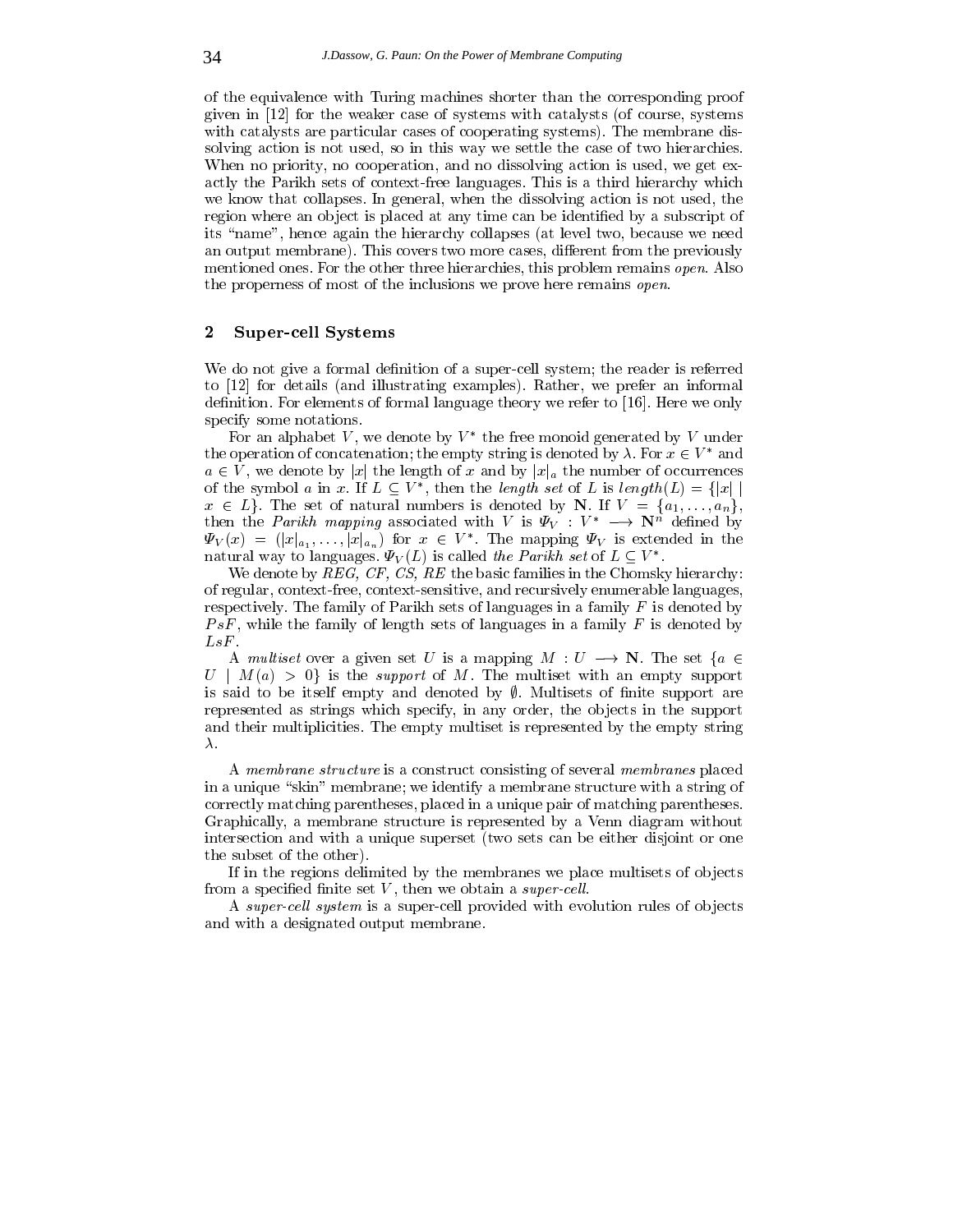More formally, a *transition super-cell system* of degree  $m, m > 1$ , is a construct

$$
\Pi = (V, \mu, M_1, \ldots, M_m, (R_1, \rho_1), \ldots, (R_m, \rho_m), i_0),
$$

where:

- (i)  $V$  is an alphabet; its elements are called *objects*;
- (ii)  $\mu$  is a membrane structure consisting of m membranes, with the membranes and the regions labeled in a one-to-one manner with elements in a given set A; here we always use the labels  $1, 2, \ldots, m;$
- (iii)  $M_i, 1 \leq i \leq m$ , are multisets over V associated with the regions  $1, 2, \ldots, m$ of  $\mu$ ;
- (iv)  $R_i, 1 \leq i \leq m$ , are finite sets of *evolution rules* over V associated with the regions  $1, 2, \ldots, m$  of  $\mu$ ;  $\rho_i$  is a partial order relation over  $R_i, 1 \leq i \leq m$ , specifying a *priority* relation among rules of  $R<sub>i</sub>$ . This relation is conflictless (its graph contains no cycle).

An evolution rule is a pair  $(u, v)$ , which we will usually write in the form  $u \to v$ , where u is a string over V and  $v = v'$  or  $v = v' \delta$ , where v' is a string over tring over  $V$  and  $v = v'$  or  $v = v' \delta$ , where  $v'$  is<br>
{here, out})  $\cup$   $(V \times \{in_j | 1 \le j \le m\})$ ,

$$
(V \times \{here, out\}) \cup (V \times \{in_i \mid 1 \leq j \leq m\})
$$

and  $\delta$  is a special symbol not in V. The length of u is called the radius of the rule  $u \to v$ .

(v)  $i_0$  is a number between 1 and m and it specifies the *output* membrane of  $\Pi$ .

When presenting the evolution rules, the indication "here" is often omitted. Because we usually represent multisets by strings, we write  $w_1, \ldots, w_m$  instead of  $M_1,\ldots,M_m$ , for  $w_i \in V^*$ ,  $1 \leq i \leq m$ .

If  $\Pi$  contains rules of radius greater than one, then it is said to be a system with cooperation.

The membrane structure and the multisets in  $\Pi$  constitute the *initial config*uration of the system. We can pass from a configuration to another one by using the evolution rules. This is done in parallel: all objects, from all membranes, which can be the subject of local evolution rules, as prescribed by the priority relation, should evolve simultaneously.

The priority checking is done as follows: we take a rule for which there is no rule of a higher priority and applicable and we assign to it the objects to which it can be applied; we repeat this operation with the rule of maximal priority which can be applied to the objects which were not assigned yet to rules (of course, the ob jects are assigned only once to a rule). That is, a rule can be used only if there are objects which are "free" in the moment when we check its applicability, and no rule of a higher priority can be applied at the same step, irrespective to which ob jects. Note that, because the priority relation is not circular, no con
ict (loop) appears when checking it. (A possible variant is to use the priority relation only to settle the choice among rules which involve common objects in their left hand members, but this raises some difficulty in the cooperating case, because of the transitivity: consider  $r_1 : ab \rightarrow v_1, r_2 : bc \rightarrow v_2$ , and  $r_3 : cd \rightarrow v_3$ , and the relations  $r_1 > r_2 > r_3$ . Do we have to observe the relation  $r_1 > r_3$ , in spite of the fact that  $r_1$  acts on ab and  $r_3$  acts on the different objects cd?)

The use of a rule  $u \to v$  in a region with a multiset M means to subtract the multiset identified by u from  $M$ , then to follow the prescriptions of v: if an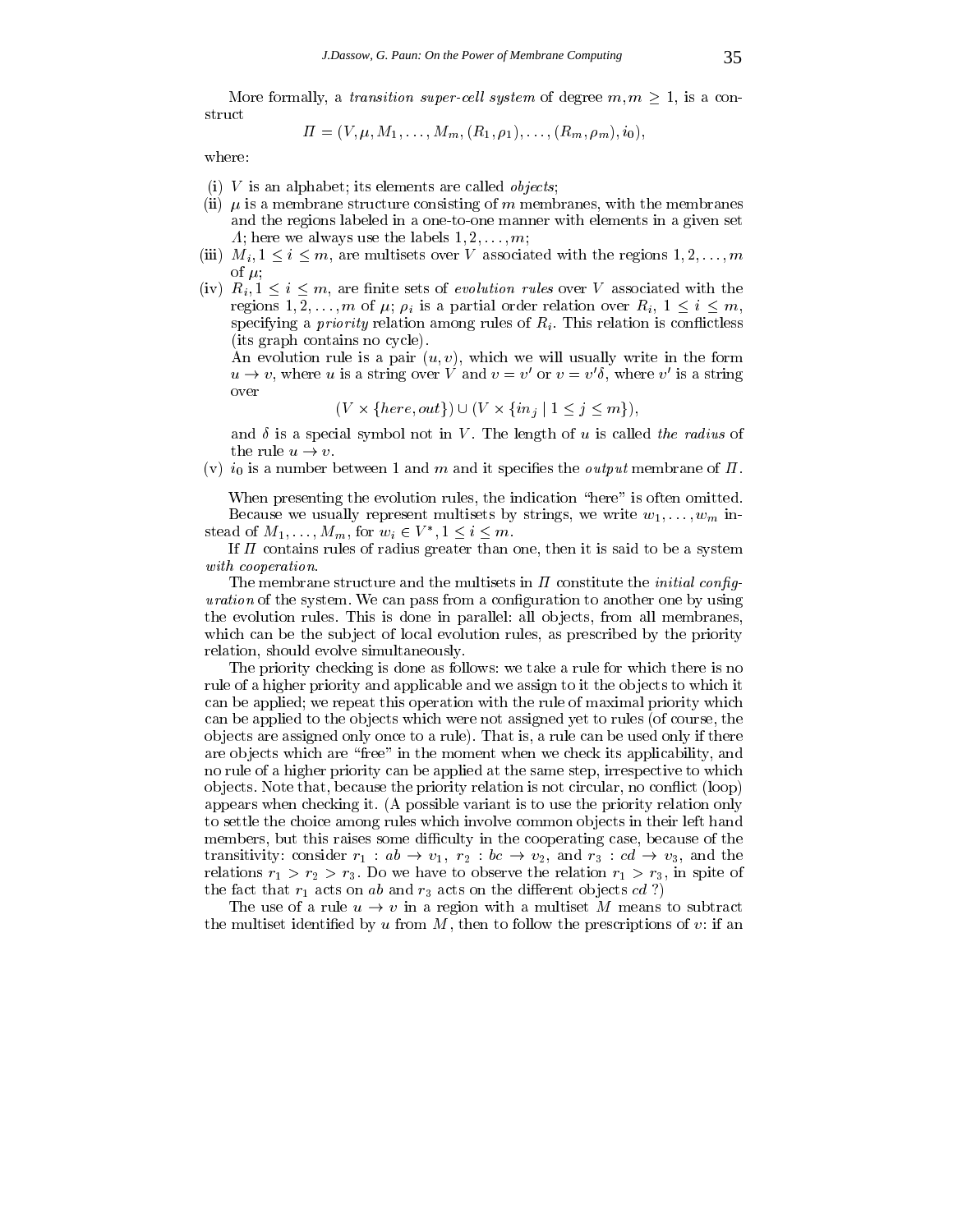object appears in v in the form  $(a, here)$ , then it remains in the same region; if we have  $(a, out)$ , then a copy of the object a will be introduced in the membrane immediately outside the region of the rule  $u \to v$ ; if we have  $(a, in_i)$ , then a copy of  $a$  is introduced in the membrane with the label  $i$ , providing that this membrane is adjacent to the region of the rule  $u \to v$ , otherwise the rule cannot be applied; if the special symbol  $\delta$  appears in v, then the membrane which delimits the region of the rule  $u \to v$  is dissolved; in this way, all the objects in this region become elements of the region placed immediately outside, while the rules of the dissolved membrane are removed. Several membranes can be dissolved at the same time, hence objects from several regions can come together in a higher region in one step.

We note the fact that we observe here no "conservation low". For instance, a rule of the form  $a \rightarrow ab$  can be used an arbitrarily large number of times, producing an arbitrarily large number of copies of object  $b$ , without taking care of the \row materials" used for that. Otherwise stated, we use some biochemical inspiring details, but we work in info (as opposed to in vivo and to in vitro).

A sequence of transitions between congurations of a given super-cell system  $\Pi$  is called a *computation* with respect to  $\Pi$ . A computation is *success*ful if and only if it halts, that is, there is no rule applicable to the objects present in the last conguration and the output membrane is present as an elementary membrane in this last configuration. The result of a successful computation is the total number of objects present in the output membrane of the halting configuration. We denote by  $N(\Pi)$  the set of numbers computed by a super-cell system  $\Pi$ . We can also associate a relation to a system: consider a subset  $\tilde{T} \subseteq V, T = \{a_1, \ldots, a_n\}$ , as a designated output alphabet (and explicitly provided in the system: then we write the system in the form  $\Gamma = (V, T, \mu, w_1, \ldots, w_m, (R_1, \rho_1), \ldots, (R_m, \rho_m), i_0)$ ; then the Parikh set computed by  $\Pi$  (with respect to T), denoted  $P_T(\Pi)$ , consists of all vectors  $\Psi_T(x)$ for x describing the multiset present in the output membrane in a halting con figuration.

The following example can clarify the way of defining the transition between congurations of a super-cell system, as well as the way of writing such systems. Consider the system:

$$
\Pi = (V, T, \mu, w_1, w_2, (R_1, \rho_1), (R_2, \rho_2), 2),
$$
  
\n
$$
V = \{a, b, c, d\},
$$
  
\n
$$
T = \{a, b\},
$$
  
\n
$$
\mu = \begin{bmatrix} 1 \\ 2 \end{bmatrix} \begin{bmatrix} 1 \\ 2 \end{bmatrix},
$$
  
\n
$$
w_1 = ad,
$$
  
\n
$$
w_2 = \lambda,
$$
  
\n
$$
R_1 = \{r_1 : a \to aab, r_2 : a \to (a, in_2), r_3 : b \to (b, in_2),
$$
  
\n
$$
r_4 : c \to b, r_5 : d \to d, r_6 : d \to c\},
$$
  
\n
$$
\rho_1 = \{r_4 > r_1, r_5 > r_2, r_6 > r_2, r_5 > r_3, r_6 > r_3\},
$$
  
\n
$$
R_2 = \emptyset,
$$
  
\n
$$
\rho_2 = \emptyset.
$$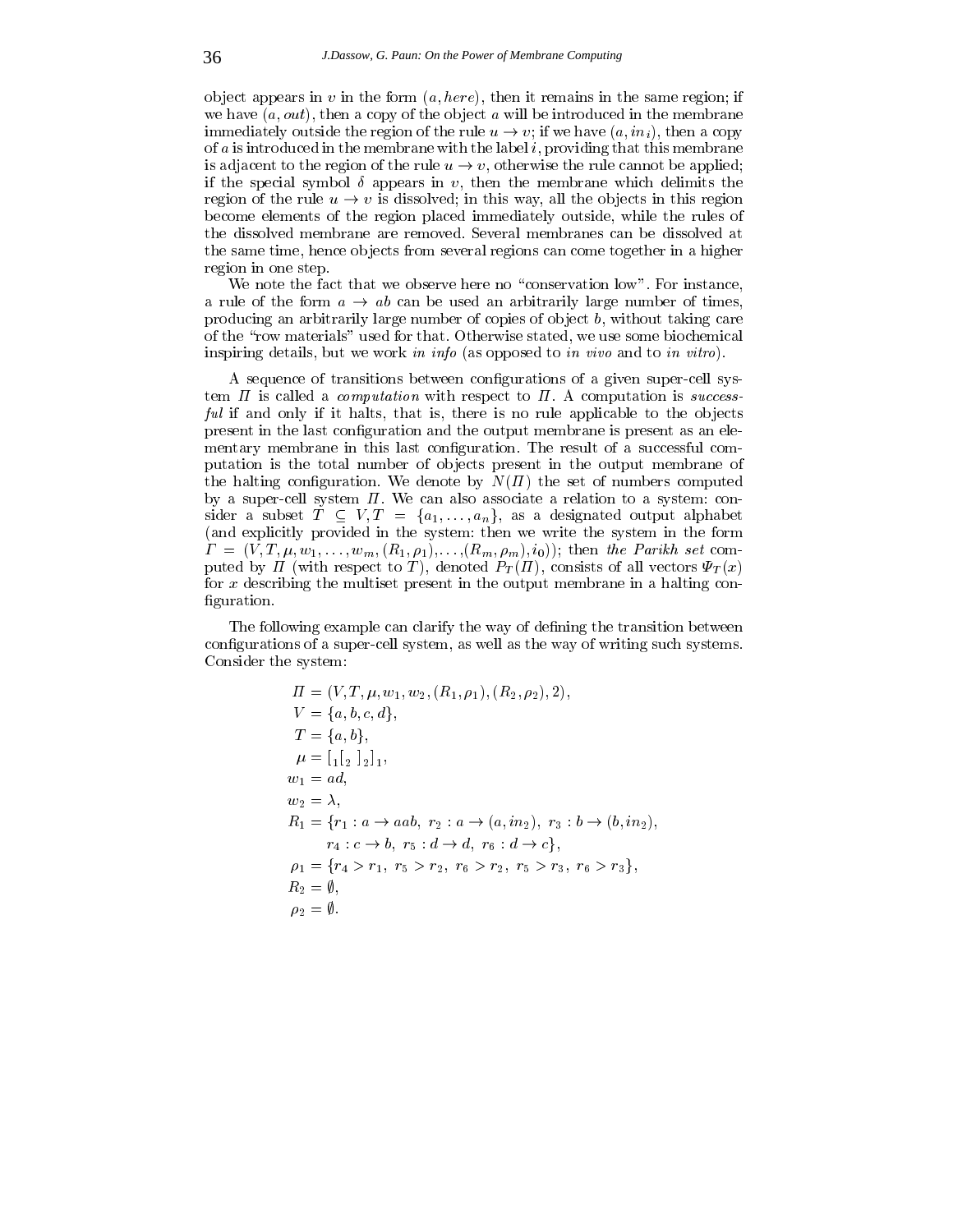This is a super-cell system of degree two, of type  $(Pri, nCo, n\delta)$ , with the output membrane labeled by 2.

The initial configuration of the system is better seen in the graphical representation from Figure 1. As long as the object d is present, the rules  $r_2, r_3$ cannot be used. Thus, for evolving a we have to use the rule  $r_1$ , for all currently available copies of  $a$ . In this way, after  $n$  steps, we get  $2^n$  copies of  $a$  and  $2^n - 1$ copies of b. Let us suppose that in the meantime we have used  $n-1$  times the rule  $r_5$  and, at step n, the rule  $r_6$ . The multiset present in membrane 1 is (in the string representation)  $a^{2n}b^{2n-1}c$ . Because rule  $r_4$  can now be used, the rule  $r_1$  cannot be used again, but all copies of a and b should now evolve using the available rules  $r_2, r_3$ , which can now be applied, because  $r_5$  and  $r_6$  aro no longer applicable. In this way, all copies of the objects  $a$  and  $b$  are sent to membrane 2. By using the rule  $r_4$ , in membrane 1 we produce one more copy of b; at the next step, this copy of  $b$  is also sent to the output membrane. No further transition can be done, the computation stops with the result  $2 \cdot 2^{\alpha}$  . Therefore,  $N(\Pi) = \{2^{n+1} \mid n \geq 1\}.$ 

If we distinguish the symbols in the output membrane, then the Parikh set computed by *i* is  $P_{\{a,b\}}(II) = \{(2^x, 2^x) \mid n \ge 1\}.$ 



Figure 1. Example of a super-cell system.

We emphasize the fact that the objects we deal with in this paper are considered atomic, in the etymological sense: they have no parts, so we identify them with symbols. In [12] one also considers super-cell systems with the objects being strings and evolving either by means of rewriting rules, as usual in Chomsky grammars, or by means of splicing rules, as in DNA computing area (see, e.g., [13]). They are called *rewriting super-cell systems* and *splicing super-cell sys*tems, respectively, while the basic variant, introduced at the beginning of this section, is called a *transition super-cell system*. Because we work here only with transition systems, we simply call them *super-cell systems*.

The family of number relations  $P_T(\Pi)$  generated by super-cell systems with priority, cooperation, and membrane dissolving action, and of degree at most  $m, m \geq 1$ , is denoted by  $PsSC_m(Pri, Coo, \delta)$ ; when one of the features  $\alpha \in \{ Pri, Coo, \delta\}$  is not present, we replace it with  $n\alpha$ . The union of all families  $PsSC_m(\alpha, \beta, \gamma), m \geq 1$ , is denoted by  $PsSC(\alpha, \beta, \gamma)$ , for  $\alpha \in \{ Pri, nPri\},$  $\{Pri, Coo, \delta\}$  is not present, we replace it with  $n\alpha$ . The union of all families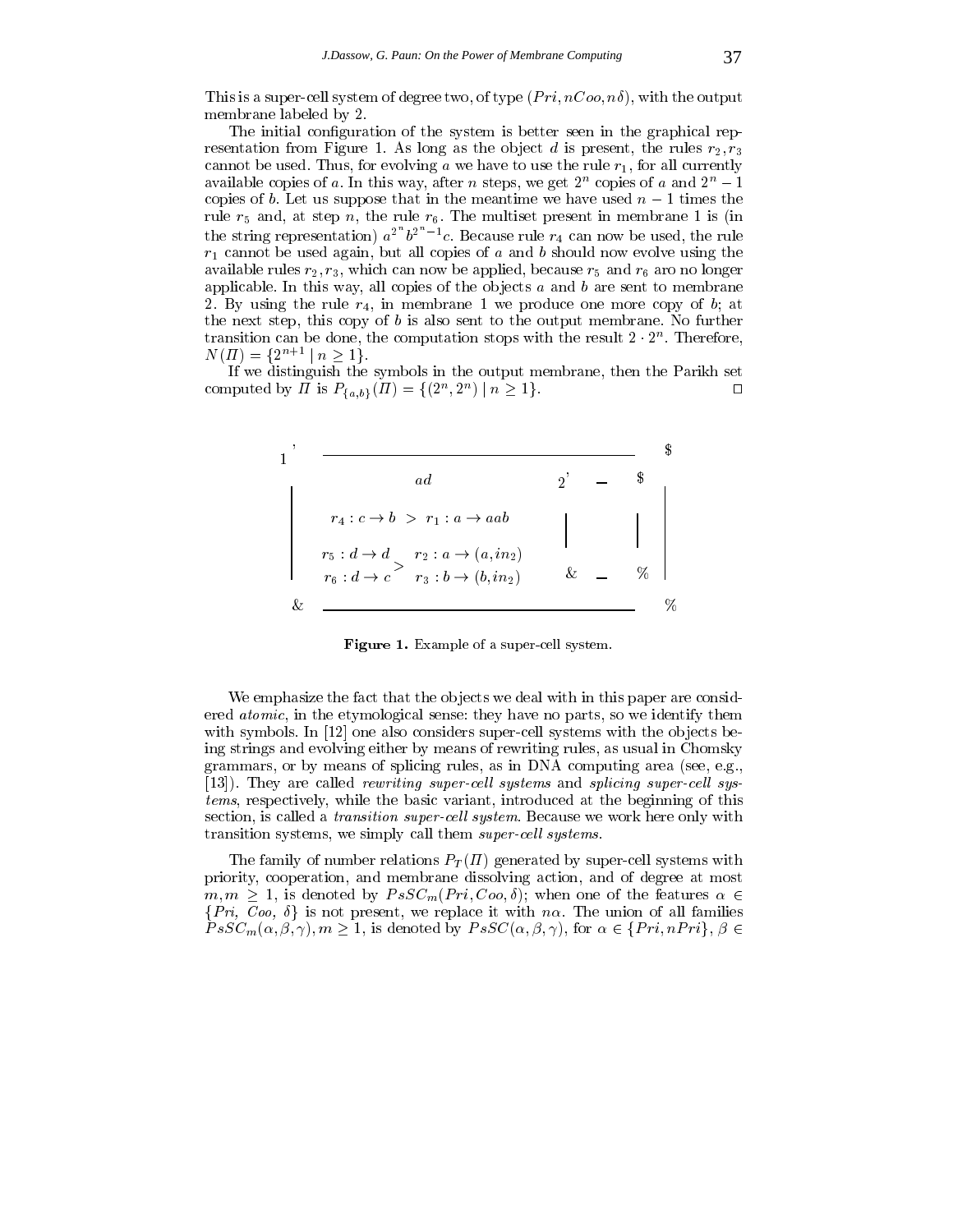$\{Coo, nCoo\}, \gamma \in \{\delta, n\delta\}.$  When dealing with the set  $N(\Pi)$ , we replace P in front of PsSC with N. In general, the results we obtain for PsSC families are the same with those for NsSC families.

The following inclusions directly follow from the definitions:

**Lemma 1.** (i)  $PsSC_m(\alpha, \beta, \gamma) \subseteq PsSC_{m+1}(\alpha, \beta, \gamma)$ , and  $PsSC_m(\alpha, \beta, \gamma) \subseteq$  $PsSC(\alpha, \beta, \gamma)$ , for all  $m \geq 1$  and for all possible  $\alpha, \beta, \gamma$ .

(ii)  $PsSC_m(\alpha', \beta', \gamma') \subseteq PsSC_m(\alpha, \beta, \gamma)$ , for all  $m \geq 1$  and all possible  $\alpha, \beta, \gamma$  such that  $\alpha', \beta', \gamma'$  are either equal to  $\alpha, \beta, \gamma$  or to  $n\alpha, n\beta, n\gamma$ , respectively, when n is not already present. The same assertion holds for families  $PsSC(\alpha, \beta, \gamma).$ 

(iii) The previous assertions hold true also for families  $NsSC_m(\alpha, \beta, \gamma), m \geq$ 1, and  $NsSC(\alpha, \beta, \gamma)$ 

(iv) All these families are included in  $P_{S}RE$ , LsRE, respectively.

# 3 A Basic Result

We start by giving a general result, which says that when the membrane dissolving action is not used, then all hierarchies collapse at the level two. Although intuitively simple, this result will considerably simplify the subsequent investigations.

**Theorem 2.**  $PsSC(\alpha, \beta, n\delta) = PsSC_m(\alpha, \beta, n\delta)$ , for all  $\alpha \in \{Pri, nPri\}, \beta \in$  $\{Coo, nCoo\}$ , and  $m \geq 2$ .

*Proof.* Consider a super-cell system  $\Pi = (V, T, \mu, w_1, \ldots, w_m, (R_1, \rho_1), \ldots,$  $(R_m, \rho_m), i_0$ , of some degree  $m \geq 1$ , with the skin membrane labeled with 1. Assume that  $m \geq 2$ ; then, because  $i_0$  should be elementary, it is not the skin membrane, that is  $i_0 \neq 1$ . Let  $a_i, 1 \leq i \leq m$ , be new symbols associated with each  $a \in V$ , and  $h_i$  be the morphisms defined by  $h_i(a) = a_i$ , for  $a \in V, 1 \leq$  $i \leq m$ . Assume that  $R_i = \{r_{i,1},\ldots,r_{i,t_i}\}$ , with  $t_i \geq 0, 1 \leq i \leq m$ . Also, assume that  $\Pi$  does not contain rules which cannot be applied because of wrong target indications: if  $R_i$  contains a rule  $a \to v$  with v introducing  $(b, in_j)$ , then j is a membrane placed immediately inside i.

We construct the system

 $\Pi' = (V', T, [\begin{bmatrix} 1 \\ i_0 \end{bmatrix}_{i_0}]_1, w, w_{i_0}, (R'_1, \rho'_1), (R'_{i_0}, \rho'_{i_0}), i_0),$ <br>  $V' = V \cup \{a_i \mid a \in V, 1 \leq i \leq m\},$ 1980 - Personal Property and Personal Property and Personal Property and Personal Property and Personal Property and

<sup>1</sup>

i0 in the contract of the contract of the contract of the contract of the contract of the contract of the contract of the contract of the contract of the contract of the contract of the contract of the contract of the contrac

- $w = h_1(w_1) \ldots h_{i_0-1}(w_{i_0-1})h_{i_0+1}(w_{i_0+1}) \ldots h_m(w_m),$
- $R_1' = \{r'_{i,j} : h_i(u) \to v' \mid \text{for } r_{i,j} : u \to v \in R_i, 1 \le i \le m, i \ne i_0, 1 \le j \le t_i,$

where  $v'$  is obtained from v in the following way:

each  $(b, here)$  from v is replaced with  $b_i$ ,

each  $(b, out)$  from v is replaced with  $b_i$ ,

where  $j$  is the membrane outside  $i$ ,

with the exception of  $i = 1$ , where  $(b, out)$  is left unchanged.

each  $(b, in_s)$  from v is replaced with  $b_s$ , for s a membrane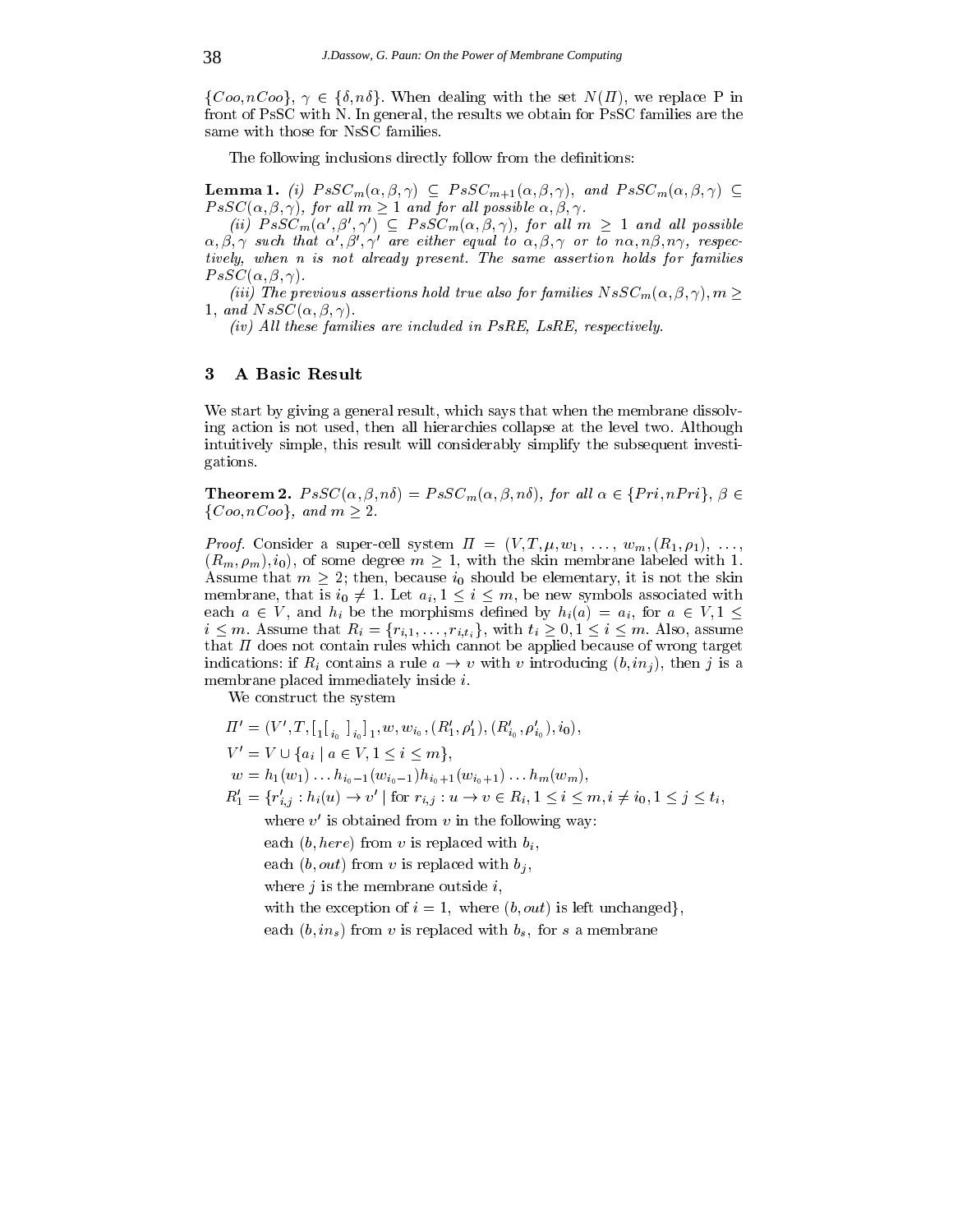placed immediately inside i;

with the exception of  $s = i_0$ , when  $(b, in_{i_0})$  is left unchanged,

 $\rho'_1 = \{r'_{i,j} > r'_{i,k} \mid \text{for } r_{i,j} > r_{i,k}, 1 \leq i \leq m, i \neq i_0, 1 \leq j,k \leq t_i\},\$  $R'_{i_0} = \{r'_{i_0,j} : u \to v' \mid \text{for } r_{i_0,j} : u \to v \in R_{i_0}, 1 \leq j \leq t_{i_0}, \text{ where }$  $v'$  is obtained from v in the following way: each  $(b, here)$  from v remains unchanged. each  $(b, out)$  from v is replaced with  $(b_i, out)$ , where j is the membrane outside  $i_0$  in the system  $\Pi$ , each  $(b, in_s)$  from v is replaced with  $(b_s, out)$  for s a membrane

placed immediately inside  $i_0$ ,

$$
\rho'_{i_0} = \{r'_{i_0,j} > r'_{i_0,k} \mid \text{for } r_{i_0,j} > r_{i_0,k}, 1 \leq j, k \leq t_{i_0}\}.
$$

The itinerary of objects through membranes of  $\Pi$  is simulated by the subscripts of symbols used in  $\Pi'$ . The membrane  $i_0$  is preserved, with the symbols representing its objects without having subscripts. Thus, the rules in  $R_{i_0}$  have the same left hand multiset (but a modied right hand side). The priorities imposed by  $\rho_1, \ldots, \rho_m$  are captured by the relations in  $\rho'_1, \rho'_{i_0}$ , which act "locally", on the rules associated with each membrane of  $\Pi$ , because of the subscripts of symbols. In this way, any computation in  $\Pi$  can be simulated by an equivalent computation in  $\Pi'$ , and conversely; the two computations stops in the same circumstances. In consequence,  $P_T(\Pi) = P_T(\Pi')$  and we have the inclusion  $PsSC(\alpha, \beta, n\delta) \subseteq PsSC_2(\alpha, \beta, n\delta)$ . The converse inclusion was pointed out in Lemma 1.

## 4 Super-cell Systems with Cooperation

In this section we have section  $\alpha$  sections the size of the families  $\alpha$  ,  $\alpha$  ,  $\alpha$  ,  $\alpha$  ,  $\alpha$  ,  $\alpha$ In this section we investigate the size of the families  $PsSC_m(\alpha, Coo, \beta)$ , for  $\alpha \in \{Pri, nPri\}$  and  $\beta \in \{\delta, n\delta\}$ , in comparison with known families in formal language theory.

In [12] it is proved that even for a particular class of super-cell systems with cooperation, the systems with catalysts, as we have mentioned in the Introduction, we can characterize all recursively enumerable relations over N. Systems with two membranes are sufficient. We give here a new proof of this result, much shorter, but directly for the cooperating systems, also proving that in this case one membrane is enough. As in [12], too, to this aim we use the notion of a matrix grammar with appearance checking.

Such a grammar is a construct  $G = (N, T, S, M, F)$ , where N, T are disjoint alphabets,  $S \in N$ , M is a finite set of sequences of the form  $(A_1 \rightarrow x_1, \ldots, A_n \rightarrow$  $x_n$ ),  $n \geq 1$ , of context-free rules over  $N \cup T$  (with  $A_i \in N, x_i \in (N \cup T)^*$ , , and the contract of the contract of the contract of the contract of the contract of the contract of the contract of the contract of the contract of the contract of the contract of the contract of the contract of the con in all cases), and  $F$  is a set of occurrences of rules in  $M$  (we say that  $N$  is the nonterminal alphabet,  $T$  is the terminal alphabet,  $S$  is the axiom, and the elements of M are called matrices.)

For  $w, z \in (N \cup T)^*$  we write  $w \Longrightarrow z$  if there is a matrix  $(A_1 \rightarrow x_1, \ldots, A_n \rightarrow$  $(x_n)$  in M and the strings  $w_i \in (N \cup T)^*$ ,  $1 \le i \le n+1$ , such that  $w = w_1$ ,  $z =$  $w_{n+1}$ , and, for all  $1 \leq i \leq n$ , either  $w_i = w'_i A_i w''_i, w_{i+1} = w'_i x_i w''_i$ , for some  $w'_i, w''_i \in (N \cup T)^*$ , or  $w_i = w_{i+1}$ ,  $A_i$  does not appear in  $w_i$ , and the rule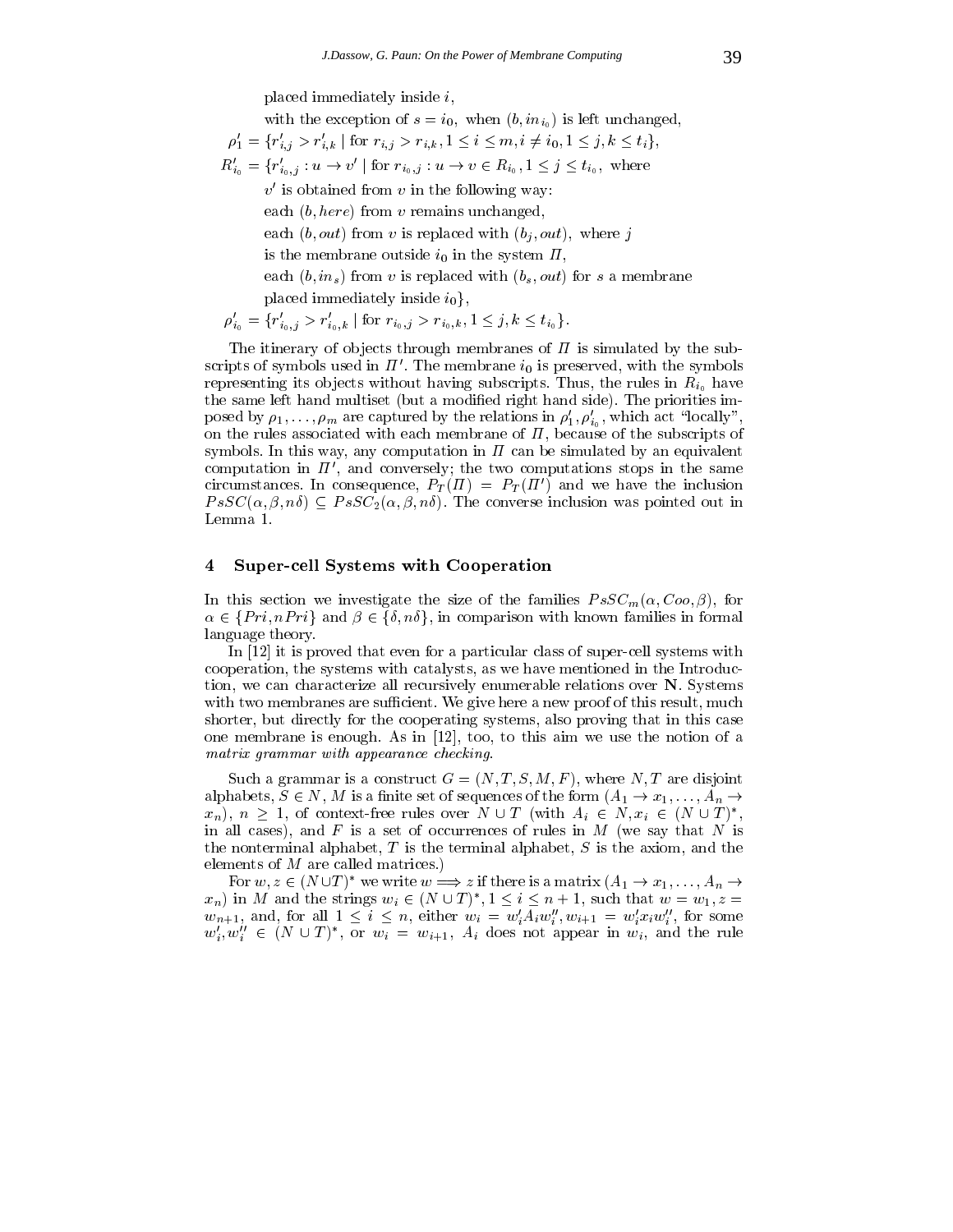$A_i \rightarrow x_i$  appears in F. (The rules of a matrix are applied in order, possibly skipping the rules in  $F$  if they cannot be applied; we say that these rules are applied in the appearance checking mode.)

We denote by  $\implies^*$  the reflexive and transitive closure of the relation  $\implies$ . The language generated by G is defined by  $L(G) = \{w \in T^* \mid S \implies^* w\}.$ The family of languages of this form is denoted by  $MAT_{ac}$ . When the set F is empty, hence all rules have to be applied effectively (the grammars are said to be without appearance checking), the obtained family is denoted by  $MAT$ .

It is known that  $CF \subset MAT \subset MAT_{ac} = RE$ . Further details about matrix grammars can be found in [7] and in [16].

**Lemma 3.**  $PsCF \subset PsMAT \subset PsMAT_{ac} = PsRE$ , and  $LsCF = LsMAT \subset$  $LsMAT_{ac} = LsRE.$ 

Proof. The inclusions follow from the remark above about the power of matrix grammars. It is known that  $PsCF$  contains only semilinear sets, while MAT contains languages which are not semilinear (see Example 1.1.2 in [7]). On the other hand, it is known that the one-letter languages in the family MAT are regular ([9]), which implies that  $LsCF = LsMAT$  and also that the inclusions  $PsMAT \subset PsMAT_{ac}$ ,  $LsMAT \subset LsMAT_{ac}$  are proper.

Theorem 4.  $PsRE = PsSC_m(Pri, Coo, n\delta) = PsSC_m(Pri, Coo, \delta) =$  $PsSC(Pri, Coo, \delta) = PsSC(Pri, Coo, n\delta),$  for all  $m > 1$ . The similar equalities for length sets also hold true.

*Proof.* According to Lemma 1, it is enough to prove the inclusion  $PsRE \subseteq$  $PsSC_1(Pri, Coo, n\delta)$ . To this aim, we use the equality  $PsRE = PsMAT_{ac}$  and show that each matrix grammar with appearance checking can be simulated, up to the order of symbols in the sentential forms, by a super-cell system of degree one with cooperation and priorities.

Take a matrix grammar with appearance checking,  $G = (N, T, S, M, F)$  generating the language  $L(G)$  such that  $\Psi_T(L(G))$  is a given recursively enumerable subset of  $N^{\circ}$ , for  $\kappa = \text{card}(T)$ .

 $\mathcal{A}$  . The Lemma 1.3.7 in  $\mathcal{A}$  is generality we may assume may assume may assume may assume may assume may assume may assume may assume may assume may assume may assume may assume may assume may assume may assume subset of  $\mathbf{N}^k$ , for  $\vec{k} = \text{card}(T)$ .<br>According to Lemma 1.3.7 in [7], without loss of generality we may assume<br>that  $N = N_1 \cup N_2 \cup \{S, \dagger\}$ , with these three sets mutually disjoint, and that the matrices in  $M$  are of one of the following forms:

1.  $(S \rightarrow XA)$ , with  $X \in N_1, A \in N_2$ ,

2.  $(X \to Y, A \to x)$ , with  $X, Y \in N_1, A \in N_2, x \in (N_2 \cup T)^*$ , 1.  $(S \rightarrow XA)$ , with  $X \in N_1, A \in N_2$ ,<br>
2.  $(X \rightarrow Y, A \rightarrow x)$ , with  $X, Y \in N_1, A \in N_2, x \in (N_3, (X \rightarrow Y, A \rightarrow \dagger))$ , with  $X, Y \in N_1, A \in N_2$ ,

4.  $(X \to x_1, A \to x_2)$ , with  $X \in N_1, A \in N_2$ , and  $x_1, x_2 \in T^*$ .

Moreover, there is only one matrix of type 1 (we use then to write its rule in the form  $S \to X_0 A_0$ , in order to stress that these symbols are fixed) and F consists exactly of all rules  $A \rightarrow \dagger$  appearing in matrices of type 3;  $\dagger$  is a trap-symbol, once introduced, it is never removed. A matrix of type 4 is used only once, at the last step of a derivation.

We construct the super-cell system of degree one

$$
\Pi = (N \cup T, T, \left[ \begin{smallmatrix} 1 \\ 1 \end{smallmatrix} \right], X_0 A_0, (R_1, \rho_1), 1),
$$

with the following rules: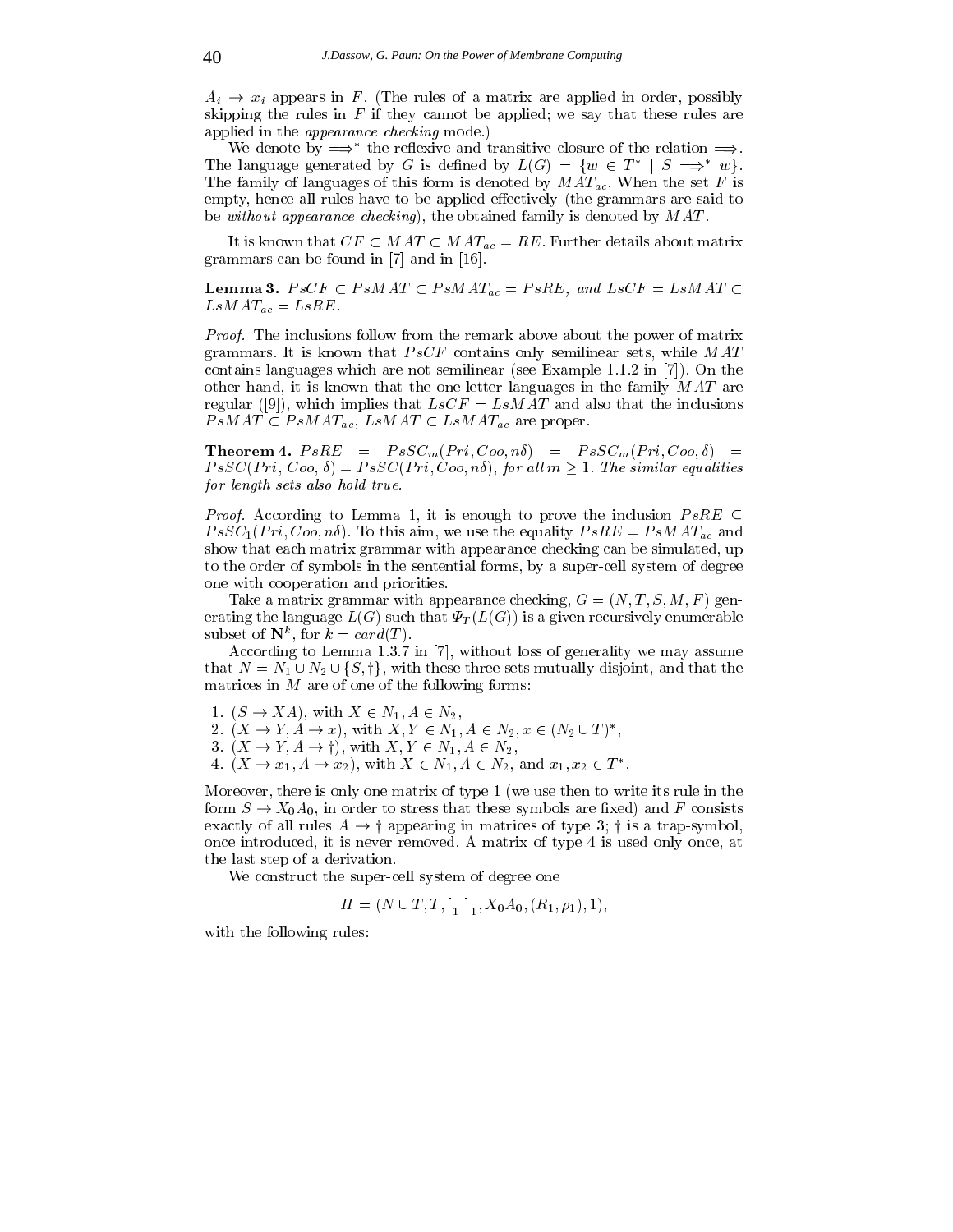- 1.  $XA \rightarrow Yx$ , for each matrix  $(X \rightarrow Y, A \rightarrow x)$  in M of type 2;
- 1.  $XA \rightarrow Yx$ , for each matrix  $(X \rightarrow Y, A \rightarrow x)$  in M of type 2;<br>2.  $r : X \rightarrow Y$ ,  $r' : A \rightarrow \dagger$ , for each matrix  $(X \rightarrow Y, A \rightarrow \dagger)$  in M of type 3; moreover  $r' > r$  for each such a pair of rules;
- $3 \trightarrow$   $\dagger$ ;
- 4.  $XA \rightarrow x_1x_2$ , for each matrix  $(X \rightarrow x_1, A \rightarrow x_2)$  in M of type 4;
- 5.  $X \to X$ , for all  $X \in N_1$ ;
- 6.  $A \rightarrow A$ , for all  $A \in N_2$ .

It is easy to see that the cooperating rules of types 1 and 4 simulate the non-appearance checking matrices of M, while, because of the priority relation, the rules of type 2 correctly simulate the matrices with rules applied in the appearance checking mode: if  $A$  is present, then the trap-symbol  $\dagger$  is introduced, which can evolve for ever. If not, then the change of  $X$  for  $Y$  is performed. Always we have only one copy of a symbol from  $N_1$ . If we reach a multiset where only terminal symbols appear, then no further step can be done; otherwise, the rules of types 5, 6 prevent terminating the computation. Note that after using a rule of type 4, no rule of type 1 or of the form  $X \to Y$  can be used, and, conversely, if a string contains a symbol  $X \in N_1$  and no symbol from  $N_2$ , then X can never be eliminated. Consequently,  $\Psi_T(L(G)) = P_T(\Pi)$ . Note that we do not use the membrane dissolving action.

**Theorem 5.**  $PsMAT \subset PsSC_1(nPri, Coo, \delta)$ , and  $PsMAT \subset PsSC_2(nPri,$  $Coo, \delta$ ), strict inclusion;  $PsMAT \subseteq PsSC_1(nPri, Coo, n\delta);$  the same assertions are valid for families NsSC instead of PsSC.

Proof. The inclusions follow as a particular case of the construction in the previous proof: if there is no matrix with appearance checking in the starting grammar  $G$ , then we need no priority in our super-cell system which simulates  $G$ .

Super-cell systems with two membranes which use the dissolving action can generate one-component non-semilinear sets even in the non-cooperating nonpriority case: consider the system

$$
\Pi = (\{a, b\}, [1_2]_2], \lambda, ab, (\{b \to b, b \to \delta, a \to aa\}, \emptyset), (\emptyset, \emptyset), 1).
$$

We obtain  $N(H) = {2^n | n \ge 1}$ : at each step we have to multiply by two all currently available copies of  $a$ , and this is done as long as the inner membrane exists, that is, as long as the rule  $b \rightarrow b$  is used; after dissolving it, by using the rule  $b \to \delta$ , the computation halts.

Corollary 6.  $PsCF \subseteq PsSC_1(nPri, nCoo, n\delta)$ .

Proof. A construction similar to that in the proof of Theorem 4 can be carried out for a context-free grammar (which corresponds to a matrix grammar whose matrices have only one rule each and no appearance checking is present) and we get a super-cell system of degree one using no priority, no cooperation, and no membrane dissolving action.

### 5 Super-cell Systems without Cooperation

We now investigate the families  $PsSC_m(\alpha, nCo_0, \beta), NsSC_m(\alpha, nCo_0, \beta)$ , for  $m \geq 1$  and  $\alpha \in \{Pri, nPri\}, \beta \in \{\delta, n\delta\}.$  We first complete the study of the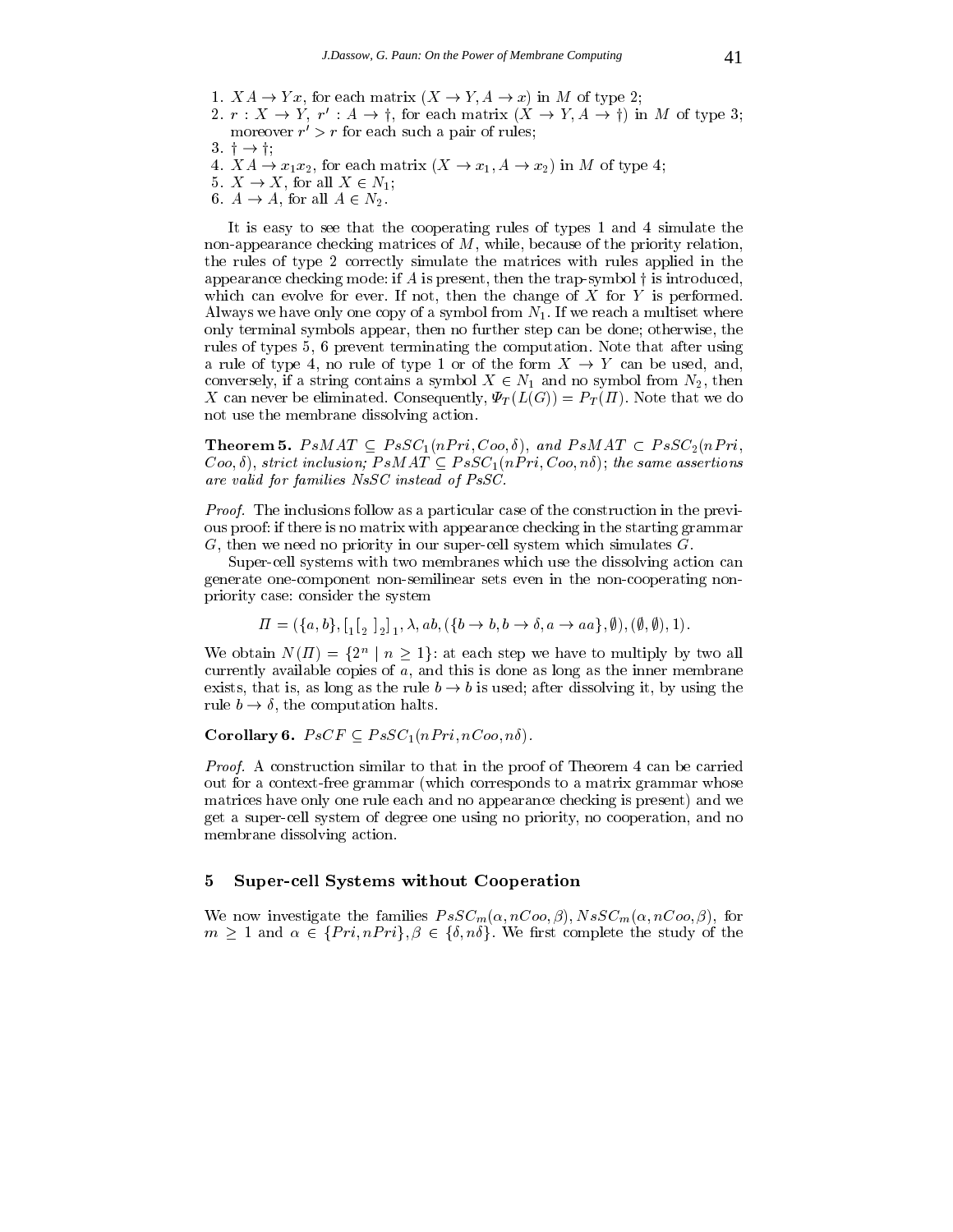families considered in Corollary 6. To this aim, we need the notion of a *cooper*ating distributed (CD, for short) grammar system with maximal derivation, as introduced in [11], [4]; see details in [5].

A CD grammar system of degree  $m, m \geq 1$ , is a construct  $\Gamma =$  $(N, T, S, P_1, \ldots, P_m)$ , where N, T are disjoint alphabets (of nonterminals and of terminals, respectively),  $S \in N$  (axiom), and  $P_i, 1 \leq i \leq m$ , are finite sets of context-free rules over the alphabets  $N, T$ . Each set  $P_i$  is called a *component* of the system. With respect to each set  $P_i$  we define the derivation relation  $\implies$ over  $(N \cup T)^*$  as usual. Then, a maximal derivation with respect to a component  $P_i$  is a derivation  $x \Longrightarrow_i^* y$  for which there is no  $z \in (N \cup T)^*$  such that  $y \Longrightarrow_i z$ . We write  $x \Longrightarrow_i y$ . (No rule of the component  $P_i$  can be applied to the string y.) The language generated by the system  $\Gamma$  is

$$
L(\Gamma) = \{ w \in T^* \mid S \Longrightarrow_{i_1}^t w_1 \Longrightarrow_{i_2}^t \ldots \Longrightarrow_{i_r}^t w_r = w, \\ \text{for some } r \ge 1, i_1, \ldots, i_r \in \{1, 2, \ldots, m\} \}.
$$

We denote by  $CD_m$ ,  $m \geq 1$ , the family of languages generated by CD grammar systems of degree at most  $m$  and by  $CD$  the union of all these families.

It is known that  $CF = CD_1 = CD_2 \subset CD_3 = CD = ETOL$ . These relations extend also to Parikh sets and length sets.

For the sake of completeness, we specify that an ET0L system is a construct  $G = (V, T, w, P_1, \ldots, P_m)$ , where V is an alphabet,  $T \subseteq V$ ,  $w \in V^*$ , and  $P_i, 1 \leq \ell$  $i \leq m$ , are finite sets of context-free rules over V such that for each  $a \in V$  there is at least one rule  $a \to x$  in each set  $P_i$  (we say that these set, called tables, are complete). In a derivation step, a table, nondeterministically chosen, is used; this means rewriting once all the symbols presents in the current sentential form. The language generated by  $G$ , denoted  $L(G)$ , consists of all strings over  $T$  which can be generated in this way starting from the axiom  $w$ . An ET0L system with only one table is called an E0L system. Details can be found, e.g., in [15].

**Theorem 7.**  $PsCF = PsSC_m(nPri, nCoo, n\delta) = PsSC(nPri, nCoo, n\delta),$  $LsCF = LsSC_m(nPri, nCoo, n\delta) = LsSC(nPri, nCoo, n\delta), m \ge 1.$ 

Proof. According to Lemma 1 and Corollary 6 we only have to prove the inclusion  $PsSC(nPri, nCoo, n\delta) \subseteq PsCF$ . To this aim, we will prove the inclusion  $PsSC(n Pri, nCoo, n\delta) \subseteq PsCD_2$ .

Consider a super-cell system of degree  $m \geq 1$ ,  $\Pi = (V, T, \mu, w_1, \ldots, w_m)$  $(R_1, \emptyset), \ldots, (R_m, \emptyset), i_0$ , without cooperation and without using de dissolving action. We assume the membranes labeled with the numbers  $1, 2, \ldots, m$ . We also assume that if a rule  $a \to x$  in a set  $R_i$  contains a symbol  $(b, in_i)$  in x, then the membrane  $j$  is "accessible" to the rule, in the sense that the rule is placed in the region immediately outside membrane  $j$  (otherwise, the rule is never applicable and we can remove it; note that because we cannot dissolve membranes, the membrane structure is constant). Denote  $T_i = \{a \in V \mid \text{there is no rule } a \to x \in R_i\}$ . For each symbol  $a \in V$  we consider two new symbols,  $a_i$  and  $a'_i$ , for each  $i \in \{1, 2, ..., m\}$ . We denote by  $h_i$  the morphisms define is no rule  $a \to x \in R_i$ . For each symbol  $a \in V$  we consider two new symbols,  $a_i$  and  $a'_i$ , for each  $i \in \{1, 2, ..., m\}$ . We denote by  $h_i$  the morphisms defined by  $h_i(a) = a'_i$ , for all  $a \in V$ ,  $1 \leq i \leq m$ . If a symbol  $a \in T_i$  appears in  $w_i$ , for  $i \neq i_0$ , then it is removed (it cannot evolve and cannot reach the output membrane).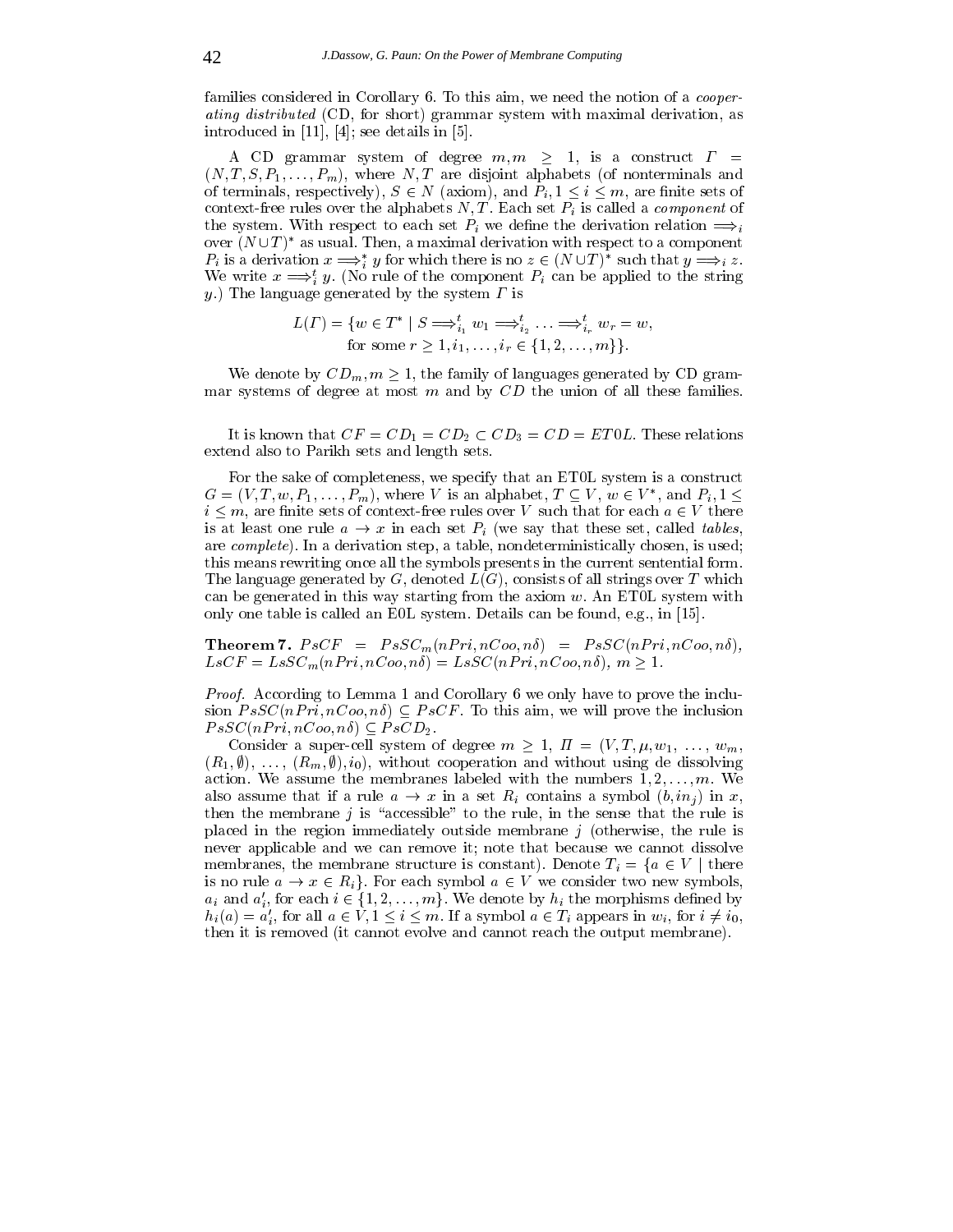ammar system of degree two  $\Gamma = (N, T, S, P_1,$ <br>  $a \in V, 1 \leq i \leq m$   $\cup (V - T_{i_0}) \cup \{S\},$ where the CD grammar system of degree two  $\mathcal{C}$ where

$$
N = \{a_i, a'_i \mid a \in V, 1 \le i \le m\} \cup (V - T_{i_0}) \cup \{S\},\
$$

and with the following components:

- $P_1 = \{S \rightarrow h'_1(w_1)h'_2(w_2) \dots h'_m(w_m)\}\$ 
	- $\bigcup \{a_i \to \bar{x} \mid a \to x \in R_i, \text{ where } \bar{x} \text{ is obtained from} \}$  $x$  in the following way:
		- (a) if a symbol  $(b, here)$  appears in x, then in  $\bar{x}$ we put  $b_i'$  instead of it,
		- (b) if a symbol  $(b, out)$  appears in x, then in  $\bar{x}$ 
			- we put  $b'_i$  instead of it, where j is the label
			- of the membrane immediately outside the membrane  $i$ ;
			- in the case of the skin membrane, instead of  $(b, out)$  we put  $\lambda$ ,
		- (c) if a symbol  $(b, in_j)$  appears in x, then in  $\bar{x}$ we put  $b'_i$  instead of it;
		- moreover, in any of the cases (a), (b), (c), instead of any symbol
		- $b'_i$ , for  $b \in T_j$ , we put  $\lambda$  in  $\bar{x}$ , with the exception
		- of the output membrane, where we put  $b$ ,

 $P_2 = \{a'_i \to a_i \mid 1 \leq i \leq m\}.$ 

The component  $P_1$  simulates the transitions in the super-cell system  $\Pi$ . All symbols  $a_i$  such that a rule in  $R_i$  can be applied to a have to be rewritten, otherwise the derivation step is not done in the t mode. Because the use of a rule introduces primed symbols, we cannot rewrite repeatedly a symbol (this is possible in CD grammar systems, but it is not allowed in a transition in a super-cell system). The subscripts of the symbols indicate the membranes where they are placed in the same way as in the proof of Theorem 2 and they select the corresponding rules to be applied to these symbols; these subscripts are changed during the derivation according to the evolution rules of  $\Pi$ . All symbols which cannot evolve or are sent outside the skin membrane are removed, with the exception of the symbols reaching the output membrane. The component  $P_2$  replaces primed symbols with non-primed symbols, still preserving their subscripts. Thus, the process can be iterated. The only way to reach a terminal string is to remove all symbols different from those from  $T$  which reach the output membrane. Consequently,  $P_T(\Pi) = \Psi_T(\Gamma)$ .

We do not know whether or not also the hierarchies not mentioned in Theorems 2, 4, and 7 collapse. At least for  $PsSC_m(nPri, nCoo, \delta), m \ge 1$ , we conjecture that we have an infinite hierarchy.

An estimation of families of Parikh sets in the remaining families is obtained by comparing them with the Parikh sets of languages in the L area. We start with lower estimations. First, we mention the few results about Parikh sets and length sets we know for E0L and ET0L languages.

**Lemma 8.**  $PsCF \subset PsE0L \subseteq PsET0L \subset PsCS$ ,  $PsE0L - PsMAT \neq \emptyset$ . The same relations hold also for length sets.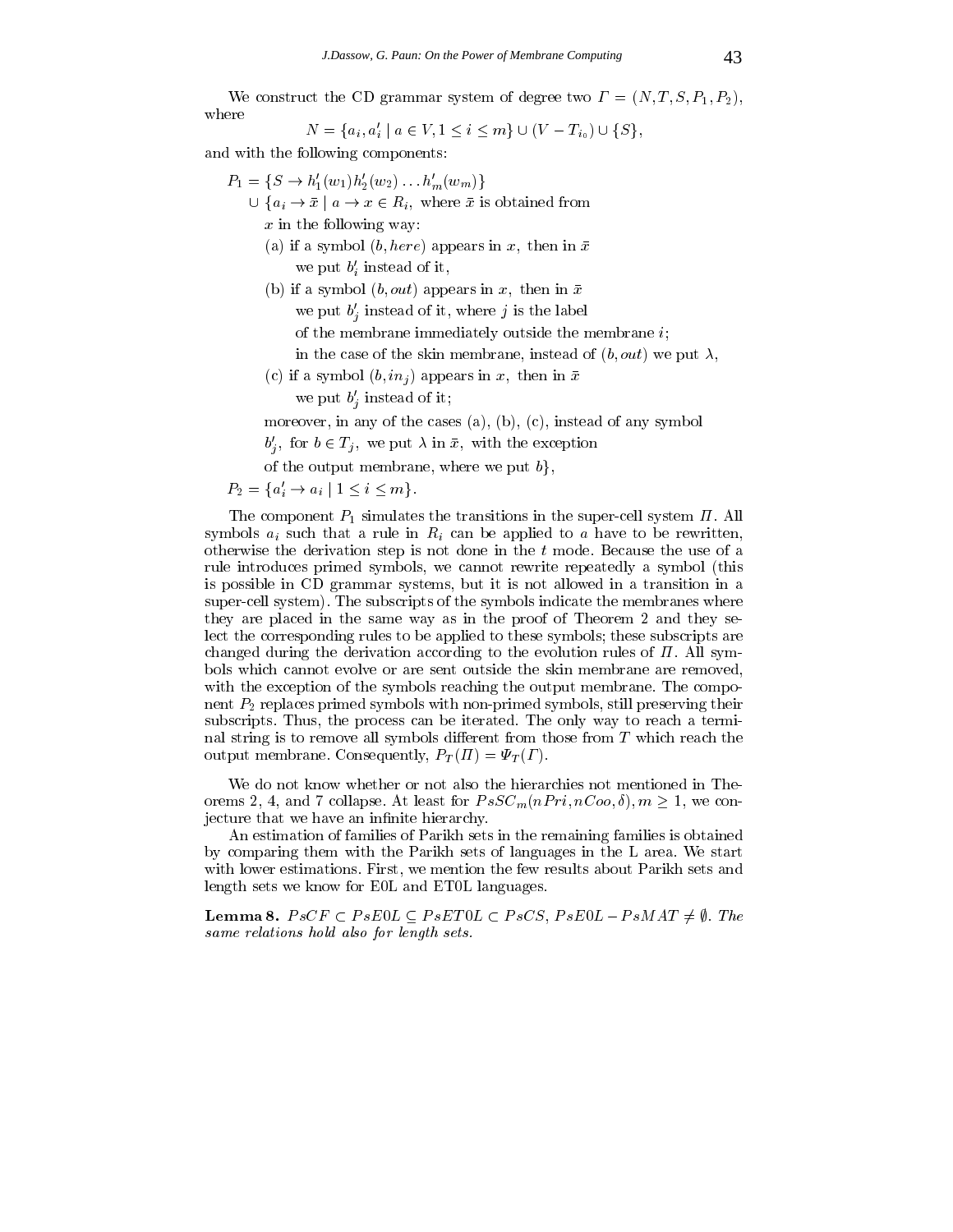*Proof.* The inclusions follow from the similar inclusions for the language families. Because  $LsE0L$  contains one-component non-semilinear sets, we get the assertions for the CF and MAT cases. The language  $\{a^+ \mid n \text{ a is prime number}\}$ is known not to be an ET0L language (Exercise  $\bar{V}I.\bar{2}.6$  in [15]), hence we have the strictness of the inclusions  $PsET0L \subset PsCS, LsET0L \subset LsCS$ .

**Theorem 9.**  $PsE0L \subseteq PsSC_2(nPri, nCoo, \delta)$  and similarly for the length sets.

Froof. Having an E0L system  $G = (V, T, \omega, T)$ , we construct the super-cell sys-<br>  $H = (V \cup \{d\}, T, [\, [\, [\,_\circ\,]_\circ], \emptyset, dw, (R_1, \emptyset), (R_2, \emptyset), 1),$ tem of degree two

$$
\Pi = (V \cup \{d\}, T, [\begin{bmatrix} 1 \\ 2 \end{bmatrix}]_1, \emptyset, dw, (R_1, \emptyset), (R_2, \emptyset), 1),
$$

with

$$
R_1 = \{a \to a \mid a \in V - T\},
$$
  
\n
$$
R_2 = \{d \to d, \ d \to \delta\} \cup P.
$$

In the inner membrane one simulates derivation steps in  $G$  as long as the symbol d is present; when the membrane is dissolved, the simulation stops. If any symbol not in T is still present, then we can use the corresponding rule  $a \rightarrow a$  in  $R_1$  for ever. Thus, only the terminal derivations in G are simulated by halting computations in  $\Pi$ .

The result above cannot be improved by taking only one membrane: one membrane means no dissolving action; according to Theorem 7, wecan then compute only context-free Parikh images.

It is also worth mentioning here the importance of a detail in the definition of super-cell systems: the output membrane is not necessarily an elementary one in the initial configuration, but it must be elementary in the halting configuration. This is the case for the system  $\Pi$  in the previous proof.

It is not possible to generate all E0L Parikh sets without using this feature. . The specially specially, systems of the form  $\mathcal{N}$  ; and  $\mathcal{N}$  is the form  $\mathcal{N}$  ; we can assume that  $\mathcal{N}$  $(R_2, \rho_2)$ , 2), without priority and without cooperation, do not generate all EOL Parikh sets. This is a consequence of Theorem 7: because neither the output membrane nor the skin membrane can be dissolved, the system is also not using the membrane dissolving action. Consequently, it generates only Parikh images of context-free languages.

When a priority relation is used, by super-cell systems of degree one we can simulate all Parikh sets of ET0L languages (without knowing whether or not this actually means more than Parikh sets of E0L languages: see again Lemma 8).

**Theorem 10.**  $PsET0L \subseteq PsSC_1(Pri, nCoo, n\delta) \subseteq PsSC_1(Pri, nCoo, \delta)$ . Similar relations hold for length sets.

Proof. It is known that each ET0L language can be generated by an ET0L system with two tables only. Let  $G = (V, T, w, P_1, P_2)$  be such a system. For each letter  $a \in V$ , let a' be a new symbol, let V' be the set  $\{a' \mid a \in V\}$ , and h be the morphism defined by  $h(a) = a', a \in V$ . Let  $d, d_1, d_2, e, \dagger$  be new symbols. Assume that  $P_1 = \{p_1, \ldots, p_u\}$  and  $P_2 = \{q_1, \ldots, q_v\}.$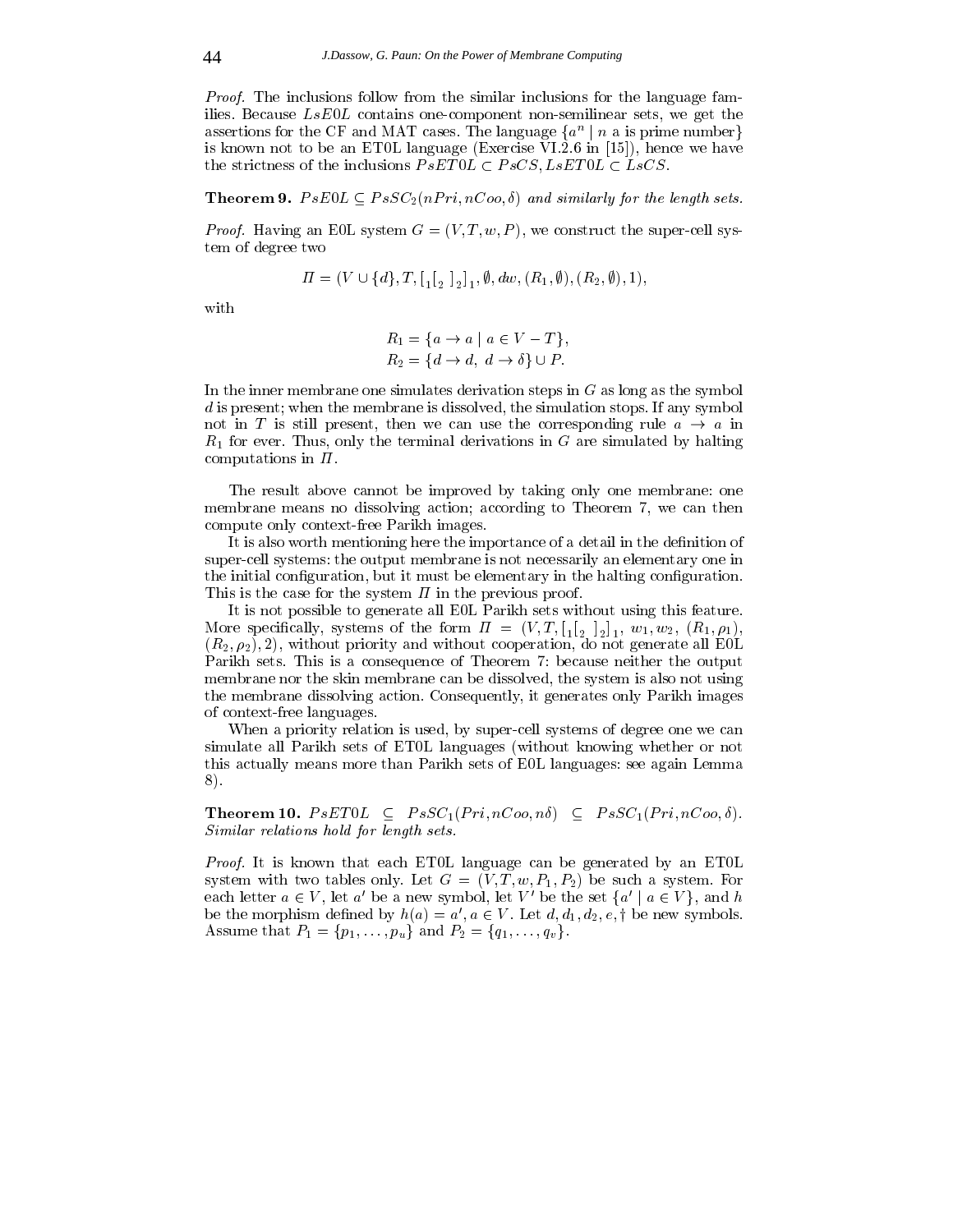We construct the super-cell system of degree  $\mathcal{A}$  and degree  $\mathcal{A}$  and degree 1.1 and degree 1.1 and degree 1.1 and degree 1.1 and degree 1.1 and degree 1.1 and degree 1.1 and degree 1.1 and degree 1.1 and degree 1 struct the super-cell system of degree<br>  $\Pi = (V \cup V' \cup \{d, d_1, d_2, e, \dagger\}, T, [\underline{\ }_1, \underline{\ }_2,$ 

$$
\Pi = (V \cup V' \cup \{d, d_1, d_2, e, \dagger\}, T, [\underline{\phantom{a}}_1, d \; h(w), (R_1, \rho_1), 1),
$$

with the following rules:

$$
r_1: d \rightarrow d_1,
$$
  
\n
$$
r_2: d \rightarrow d_2,
$$
  
\n
$$
r'_1: d_1 \rightarrow d,
$$
  
\n
$$
r_2: d_2 \rightarrow d,
$$
  
\n
$$
r_3: d \rightarrow e,
$$
  
\n
$$
r_4: e \rightarrow (e, out),
$$
  
\n
$$
p'_i: a' \rightarrow h(x), \text{ for } p_i: a \rightarrow x \in P_1, 1 \leq i \leq u,
$$
  
\n
$$
q'_i: a' \rightarrow h(x), \text{ for } q_i: a \rightarrow x \in P_2, 1 \leq i \leq v,
$$
  
\n
$$
r_a: a' \rightarrow a, \text{ for } a \in T,
$$
  
\n
$$
r_a: a' \rightarrow \dagger, \text{ for } a \in V - T,
$$
  
\n
$$
r_{\infty}: \dagger \rightarrow \dagger,
$$

and the priority relations

$$
r_1 > p'_i, r_2 > p'_i, r_3 > p'_i, r_4 > p'_i, 1 \le i \le u,
$$
  
\n
$$
r_1 > q'_i, r_2 > q'_i, r_3 > q'_i, r_4 > q'_i, 1 \le i \le v,
$$
  
\n
$$
r_1 > r_a, r_2 > r_a, r'_1 > r_a, r'_2 > r_a, r_3 > r_a, a \in V,
$$
  
\n
$$
r'_1 > q'_i, 1 \le i \le v,
$$
  
\n
$$
r'_2 > p'_i, 1 \le i \le u.
$$

The system works as follows. To the multiset described by the string  $d h(z)$ we can apply one of the rules  $r_1, r_2, r_3$ , and no rule can be applied to the objects in  $h(z)$  because of the priority relation. The rules  $r_1, r_2$  select the table to be simulated: in the presence of  $d_i$  only rules from  $P_i$  can be simulated,  $i = 1, 2$ . This is done in one step, in the same way as in an ET0L system (note that the completeness of tables ensures the fact that all ob jects evolve). After such a step, the symbols  $d_1, d_2$  return to d and the process can be iterated. As long as one of the symbols  $d, d_1, d_2$  is present, no rule  $r_a$  can be used. When we use the rule  $r_3$ , we pass to the final stage of the computation. In the presence of e no rule  $p_i', q_i'$ can be used, but now the rules  $r_a$  can be used, because no rule with a higher priority can be applied. This means that at the same time when we remove the object e from the system, we have to replace with the trap-object  $\dagger$  each  $a'$  such that  $a \in V - T$ ; for the symbols in T we just remove their primes. Therefore, the computation stops when no symbol from  $V - T$  is present and continues for ever in the opposite case. This is exactly the condition for including a string in the language generated by an ET0L system. Consequently,  $\Psi_T(G) = P_T(\Pi)$ .

We do not have similarly many upper approximations for families We do not have similarly many upper approximations for families  $PsSC(\alpha, \beta, \gamma)$  different from the cases  $(\alpha, \beta, \gamma) \in \{(Pri, Coo, \delta), (Pri, Coo, n\delta),\}$  $(nPri, nCoo, n\delta)$ . We believe that most of the remaining families are included in  $PsET0L$ , but we have a proof only for one case.

**Theorem 11.**  $PsSC(nPri, nCoo, \delta) \subseteq PsET0L$ . The same assertions are true for length sets.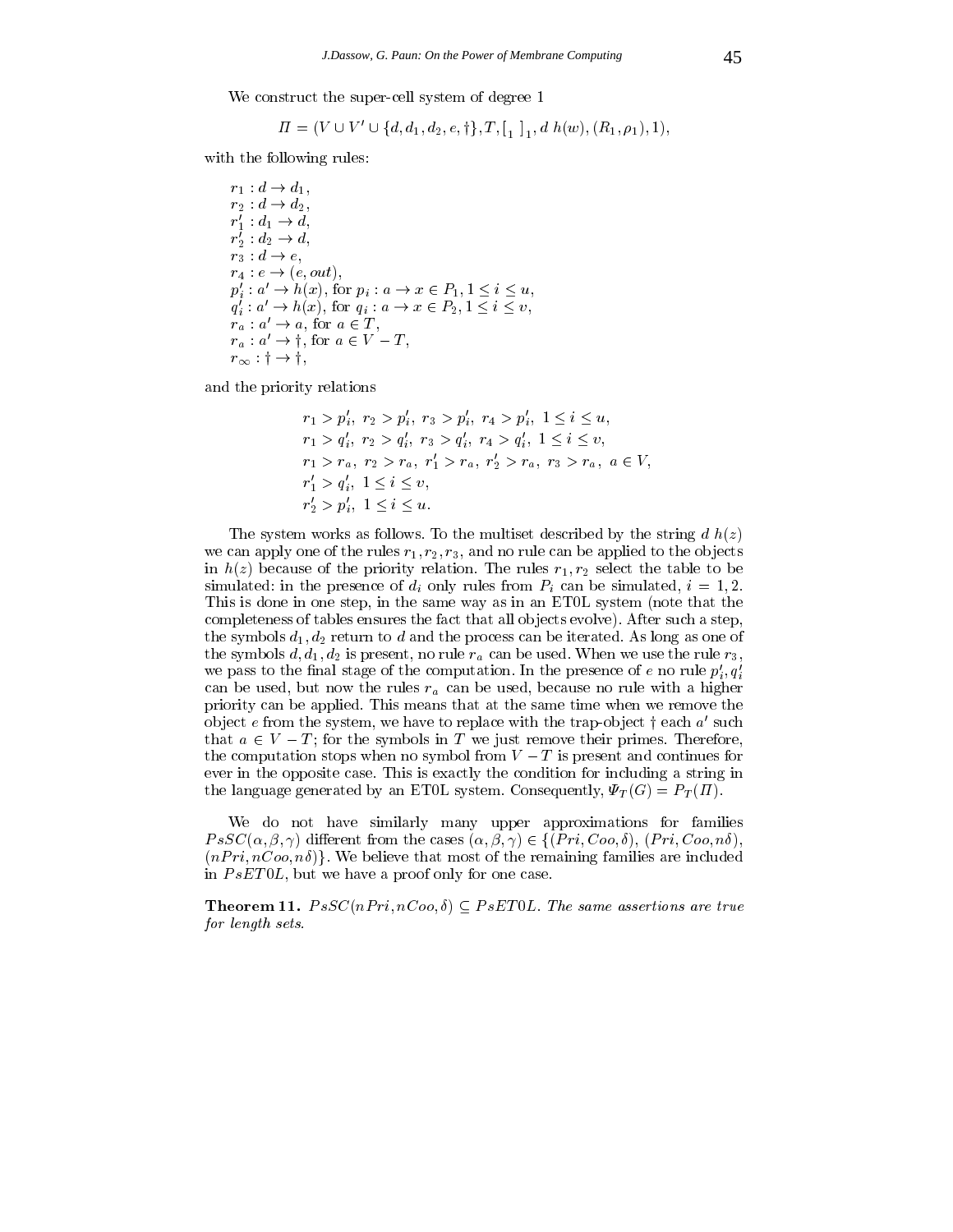*Proof.* Let us consider a super-cell system of degree  $m, m \geq 1$ , without cooperation,  $\Pi = (V, T, \mu, w_1, \ldots, w_m, (R_1, \rho_1), \ldots, (R_m, \rho_m), i_0)$ , with the membranes labeled with the numbers  $1, 2, \ldots, m$ . For each membrane i and for each symbol  $a \in V$  we consider a new symbol,  $a_i, 1 \leq i \leq m$ . We define the morphisms  $h_i$  by  $h_i(a) = a_i$ , for all  $a \in V, 1 \leq i \leq m$ . Denote by  $T_i$  the sets  $\{a \in V \mid \text{there is no} \}$ rule of the form  $a \to x$  in  $R_i$ . We remove from  $w_i$ , for  $i \neq i_0$ , all symbols in  $T_i$ (they do not evolve and do not reach the output membrane).

For each  $i = 1, 2, \ldots, m$ , consider four new symbols  $c_i, c'_i, \bar{c}_i, d_i; c_i$  is meant to tell us that membrane *i* exists,  $c_i, d_i$  will tell us that membrane *i* was just dissolved, while  $\bar{c}_i$  will indicate the fact that membrane i was dissolved at a previous step.

We construct the ET0L system  $G$  with the total alphabet  $W$  defined by

We construct the ET0L system G with the total alphabet W defined by<br>  $W = \{a_i \mid a \in V, 1 \le i \le m\} \cup \{\dagger\} \cup \{c_i, c'_i, \bar{c}_i, d_i \mid 1 \le i \le m\} \cup \{a' \mid a \in T\} \cup T$ ,

the terminal alphabet  $T$ , the axiom

$$
w=h_1(w_1)\dots h_n(w_m)c_1c_2\dots c_m,
$$

and the tables obtained in the following way.

Consider all sets of rules of the following form:

as obtained in the following way.  
\nall sets of rules of the following form:  
\n
$$
\{c_{i_1} \rightarrow c_{i_1}, \dots, c_{i_k} \rightarrow c_{i_k}, c_{j_1} \rightarrow \dagger, \dots, c_{j_l} \rightarrow \dagger, \n\bar{c}_{i_1} \rightarrow \dagger, \dots, \bar{c}_{i_k} \rightarrow \dagger, \bar{c}_{j_1} \rightarrow \bar{c}_{j_1}, \dots, \bar{c}_{j_l} \rightarrow \bar{c}_{j_l}, \nd_1 \rightarrow \dagger, \dots, d_m \rightarrow \dagger, c'_1 \rightarrow \dagger, \dots, c'_m \rightarrow \dagger\},
$$
\nfor  $\{i_1, \dots, i_k\}$ ,  $\{j_1, \dots, j_l\}$  a partition of  $\{1, 2, \dots, m\}$ .

There are 2m sets of this form. Let us enumerate them in any given order and denote them by  $M_1, M_2, \ldots, M_{2^m}$ . Let  $E(M_i) = \{i \mid c_i \to c_i \in M_i, 1 \leq i \leq m\}$ (the set of membranes which exist according to  $M_i$ ).

We consider all sets of rules

$$
Q_j = M_j \cup \bigcup_{i \in E(M_j)} R_i, \ 1 \le j \le 2^m.
$$

(Because  $i \in E(M_i)$ , the rules in  $R_i$  can be applied, the membrane with the label i still exists.)

For each such set  $Q_j$  we proceed as follows.

For each rule  $a \to x \in R_i, i \in E(M_i)$ , consider the rule  $a_i \to \bar{x}$  constructed in a way similar to that in the proofs of Theorems 2 and  $7$  (with the differences imposed by the use of  $\delta$ :

- (a) if a symbol  $(b, here)$  appears in x, then in  $\bar{x}$  we put  $b_i$  instead of it;
- (b) if a symbol  $(b, out)$  appears in x, then in  $\bar{x}$  we put  $b_t$  instead of it, where t is the label of the membrane immediately outside the membrane  $i_i$ ; in the case of the skin membrane, instead of  $(b, out)$  we put  $\lambda$ ,
- (c) if a symbol  $(b, in_t)$  appears in x, and  $M_j$  contains the rules  $c_t \rightarrow c_t$ ,  $\bar{c}_t \rightarrow \dagger$ (that is, membrane t exists), and, moreover, membrane t is adjacent to the rule  $a \to x \in R_i$  (this can be checked by examining  $\mu$  and the information given by  $M_i$  about the membranes still existing), then in  $\bar{x}$  we put  $b_t$  instead of it; if membrane  $t$  is not adjacent to the rule, maybe because it was dissolved, then the rule  $a \to \bar{x}$  is removed from the set we construct, it cannot be applied in the given circumstances.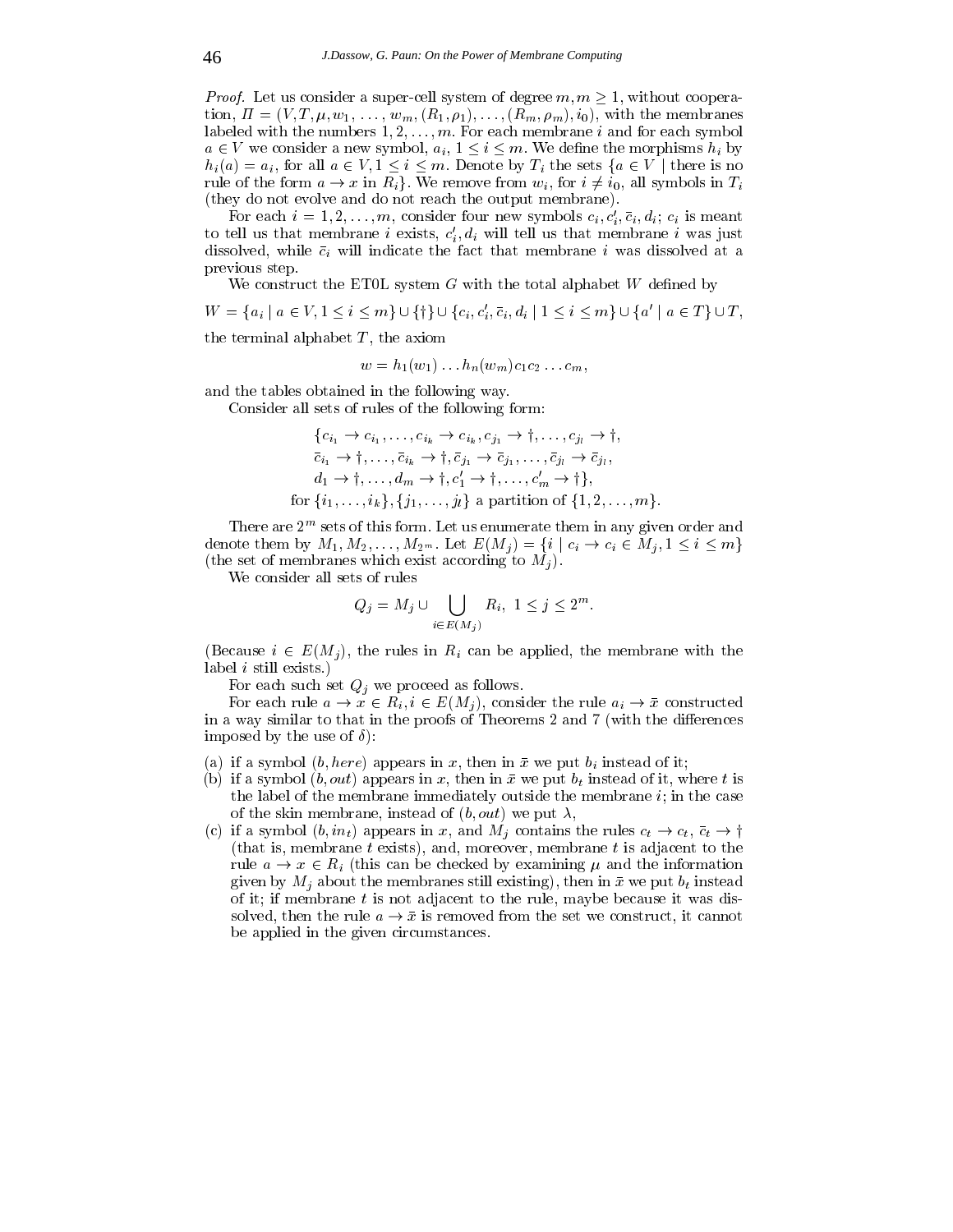Moreover, instead of any symbol  $b_j$ , for  $b \in T_j$ , we put  $\lambda$  in  $\bar{x}$ , with the exception of the output membrane, where we put  $b'$ , for  $b \in T$ , and  $\lambda$  for  $b \in T_{i_0} - T$ .

If the rule  $a \to x$  introduces the symbol  $\delta$ , then instead of  $\delta$ , in  $\bar{x}$  we introduce the symbol  $d_i$ .

Let  $Q_i'$  be the set of rules obtained in this way. For each rule  $c_i \rightarrow c_i$  appearing in  $Q_i'$  such that  $R_i$  contains a rule  $a \to v\delta$ , we either let  $c_i \to c_i$  unchanged (this is meant to correspond to the case when the rule  $a \to v\delta$  is not actually used), or we replace it with  $c_i \rightarrow c'_i$  (this will correspond to the case when the rule  $a \rightarrow v\delta$  is effectively used, that is the symbol  $d_i$  is also introduced in the current string), and we do this in all possible combinations; that is, we produce a series of sets  $Q_{j,1},\ldots,Q_{j,s}$ , differing from  $Q'_j$  just by rules  $c_i \to c_i, c_i \to c'_i$ . Of course, for each i, each set Qj;t contains exactly one of these two rules. ets  $Q_{j,1}, \ldots, Q_{j,s}$ , differing from  $Q'_j$  just by rules  $c_i \rightarrow c_i, c_i \rightarrow c'_i$ . Of course,<br>each *i*, each set  $Q_{j,t}$  contains exactly one of these two rules.<br>To these sets we add the rules  $a \rightarrow \dagger$ , for  $a \in T$ , as well as co

 $a \rightarrow a$  for all  $a \in W - T$  for which there is no rule  $a \rightarrow y$  already considered. The obtained sets – we still denote them with  $Q_{j,1},\ldots,Q_{j,s}$  – are tables of our ET0L system. We say that these tables are of type Q.

 $\mathcal{N}$  also consider the following tables:  $\mathcal{N}$  also consider the following tables:  $\mathcal{N}$ 

also consider the following tables:  
\n
$$
\{c_{i_1} \rightarrow c_{i_1}, \dots, c_{i_k} \rightarrow c_{i_k}, c_{j_1} \rightarrow \dagger, \dots, c_{j_l} \rightarrow \dagger, c_{r_1} \rightarrow \dagger, \dots, c_{r_s} \rightarrow \dagger, c_{r_1} \rightarrow \dagger, \dots, c_{r_s} \rightarrow \dagger, c_{r_1} \rightarrow \dagger, \dots, \bar{c}_{i_k} \rightarrow \dagger, \bar{c}_{j_1} \rightarrow \dagger, \dots, \bar{c}_{j_l} \rightarrow \dagger, \bar{c}_{r_1} \rightarrow \bar{c}_{r_1}, \dots, \bar{c}_{r_s} \rightarrow \bar{c}_{r_s}, c'_{i_1} \rightarrow \dagger, \dots, c'_{i_k} \rightarrow \dagger, c'_{j_1} \rightarrow \bar{c}_{j_1}, \dots, c'_{j_l} \rightarrow \bar{c}_{j_l}, c'_{r_1} \rightarrow \dagger, \dots, c'_{r_s} \rightarrow \dagger, d_{i_1} \rightarrow \dagger, \dots, d_{i_k} \rightarrow \dagger, d_{j_1} \rightarrow \bar{c}_{j_1}, \dots, d_{j_l} \rightarrow \bar{c}_{j_l}, d_{r_1} \rightarrow \dagger, \dots, d_{r_s} \rightarrow \dagger, d_p \rightarrow a_q \mid \text{ where: } p \in \{j_1, \dots, j_l\},
$$

 $q$  is the membrane where a symbol from membrane  $p$ 

will be placed after dissolving membranes  $j_1,\ldots,j_l$ ,

for all 
$$
a \in V
$$
 and an partitions  
\n $\{i_1, \ldots, i_k\}, \{j_1, \ldots, j_l\}, \{r_1, \ldots, r_s\}$  of  $\{1, 2, \ldots, m\}$   
\n $\cup \{a \rightarrow \dagger \mid a \in T\}.$ 

(Of course, we also add completions rules  $a \to a$  for symbols  $a \in W$  for which there is no a-rule already considered.) We say that these tables are of type P. We also consider the following "final" table:

$$
T_f = \{c_i \rightarrow \lambda, | 1 \le i \le m\}
$$
  
\n
$$
\cup \{\bar{c}_i \rightarrow \lambda | 1 \le i \le m, i \ne i_0\} \cup \{\bar{c}_{i_0} \rightarrow \dagger\}
$$
  
\n
$$
\cup \{a' \rightarrow a | a \in T\}
$$
  
\n
$$
\cup \{a \rightarrow \dagger | a \in W - (\{b' | b \in T\} \cup \{c_i, \bar{c}_i | 1 \le i \le m\})\}.
$$

These are all the tables of our ET0L system G.

From the above construction, it is now clear that the use of a table of type Q in our ET0L system  $G$  is equivalent to a transition in the super-cell system  $\Pi$ . The difference is that after using a table  $Q_{j,r}$ , in the case of membrane dissolving, the subscripts of the symbols do not indicate correctly the membranes to which they belong. To this aim, we have to use a table of type P for performing the corrections indicated by the symbols  $d_t$  present in it (remember that these symbols tell us which are the membranes which were dissolved atthe last transition).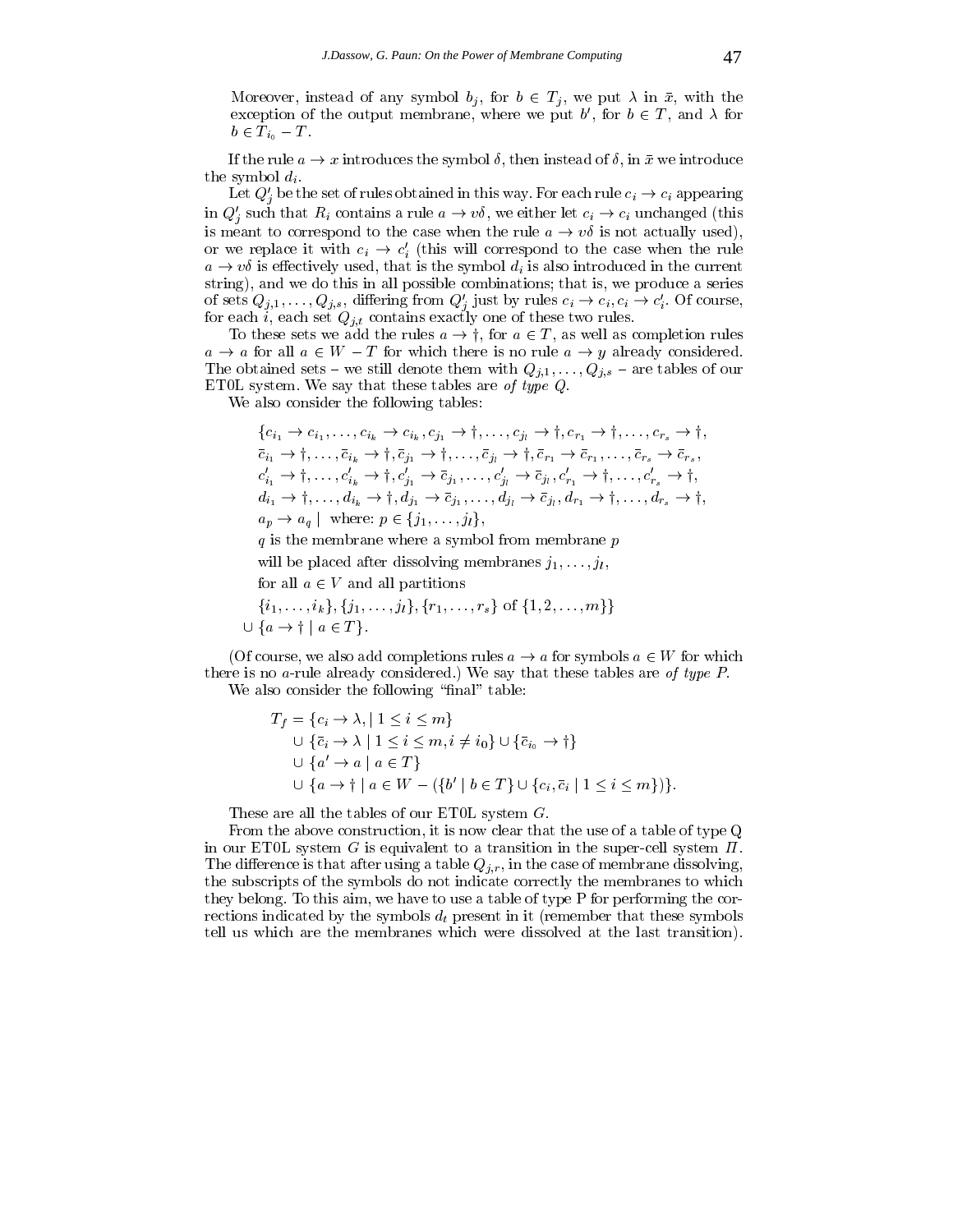On the other hand, as long as symbols  $c'_t, d'_t$  are present, no table of type Q can On the other hand, as long as symbols  $c'_t$ ,  $d'_t$  are present, no table of type Q can<br>be used: we have introduced rules  $c'_t \rightarrow \dagger, d_t \rightarrow \dagger$  in all these tables, hence the trap-symbol will be produced. Similarly, for each string there precisely is only one table of type P which can be used without introducing the trap-symbol, because of the partition of the set  $\{1,\ldots,m\}$  in the definition of tables of type P, in a set of existing membranes, a set of just dissolved membranes, and one of membranes which were dissolved at a previous transition.

Thus, we correctly simulate the transitions in  $\Pi$  (by two derivation steps in G), and, conversely, the derivations in G correspond to correct transitions in  $\Pi$ . Moreover, only halting computations in  $\Pi$  lead to terminal derivations in  $G$ : all symbols which can evolve in  $\Pi$  are nonterminal symbols in  $G$ , hence they should be removed in order to get a terminal derivation. After obtaining a terminal string (that is, after using the table  $T_f$ ), no further derivation step is possible, because of the rules  $a \rightarrow \uparrow$ , for  $a \in T$ , present in all tables different from  $T_f$ . In the output membrane we always collect terminal strings. If the trap symbol  $\dagger$  is introduced, then it will never be eliminated.

Consequently,  $P_T(\Pi) = \Psi_T(G)$ .

## 6 Open Problems

We conclude this paper by pointing out a series of open problems. The first one is specific to super-cell systems: does the use of the membrane dissolving action makes any difference in what concerns the power of transition super-cell systems? The answer is negative for all cases considered in [12]: transition supercell systems with catalysts (hence also cooperative systems), super-cell systems based on rewriting or on splicing (in the latter cases, the objects are strings over a given alphabet and the evolution rules are given as context-free rewriting rules or as splicing rules). In all these cases, one obtains characterizations of recursively enumerable sets of numbers or of languages without using the membrane dissolving action.

Can the result in Theorem 11 be extended to other classes of super-cell systems (that is, can ve also take into consideration systems with priority)? We expect a positive answer (maybe using ET0L systems with permitting random contexts, sets of symbols associated with tables and such that a table can be applied only if the associated symbols appear in the rewritten string; see details in [7]).

Which of the inclusions appearing in the lemmas and the theorems from the previous sections are proper? For instance, are the hierarchies on the number of membranes infinite in the cases not covered by Theorems 2 and 5? (A related question concerns the hierarchies on the depth of the membrane structure of super-cell systems. A partial answer can be found in [14].) For other inclusions (for instance, whether or not the inclusions in Theorems 9, 10 are proper), the answer could be based on an answer to the following problem of a "classic" flavour: how large is the family  $PsET0L$  in comparison, for instance, with the family  $PsE0L$ . The same problem can be formulated for length sets. There are several papers about the length sets and the Parikh sets of L languages (see, e.g., [6], [8], [10]), but always dealing with non-extended systems. To our knowledge, the extended case was never investigated.